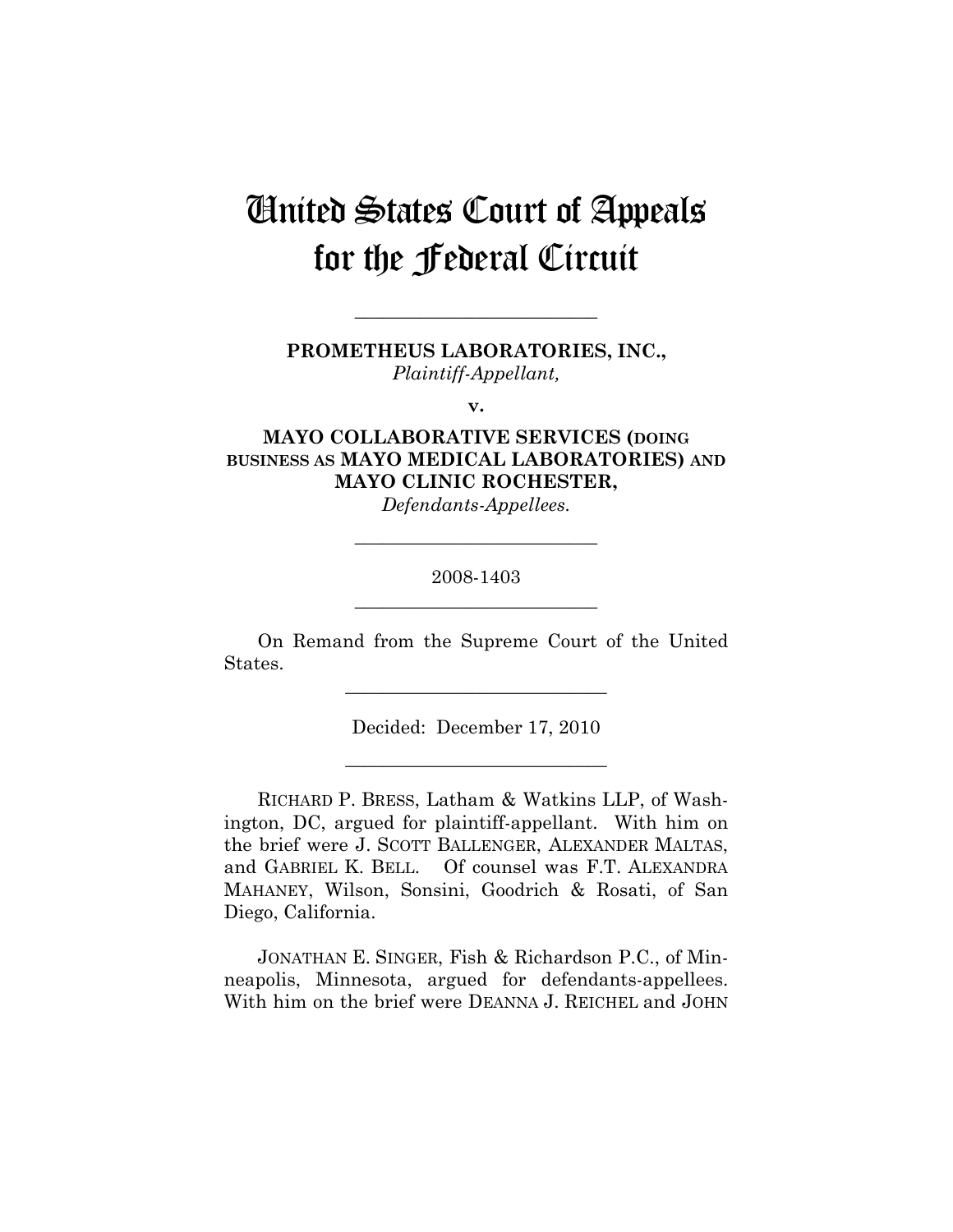A. DRAGSETH. Of counsel were TIMOTHY S. BISHOP and STEPHEN M. SHAPIRO, Mayer Brown, LLP, of Chicago, Illinois.

CHRISTOPHER M. HOLMAN, University of Missouri-Kansas City School of Law, of Kansas City, Missouri, for amicus curiae Christopher M. Holman, et al.

JENNIFER GORDON, Baker Botts L.L.P., of New York, New York, for amicus curiae Novartis Corporation.

JAY Z. ZHANG, Myriad Genetics, Inc., of Salt Lake City, Utah, for amicus curiae Myriad Genetics, Inc. With him on the brief was BENJAMIN G. JACKSON.

EDWARD R. REINES, Weil Gotshal & Manges, LLP, of Redwood Shores, California, for amicus curiae American Intellectual Property Law Association. With him on the brief were JILL J. HO; and TERESA STANEK REA, American Intellectual Property Law Association, of Arlington, Virginia.

KATHERINE J. STRANDBURG, DePaul University College of Law, of Chicago, Illinois, for amici curiae The American College of Medical Genetics, et al.

ROY T. ENGLERT, JR., Robbins, Russell, Englert, Orseck, Untereiner & Sauber LLP, of Washington, DC, for amici curiae Arup Laboratories, Inc., et al. With him on the brief was DANIEL R. WALFISH.

JEFFREY P. KUSHAN, Sidley Austin LLP, of Washington, DC, for amicus curiae Biotechnology Industry Organization. With him on the brief were PAUL J. ZEGGER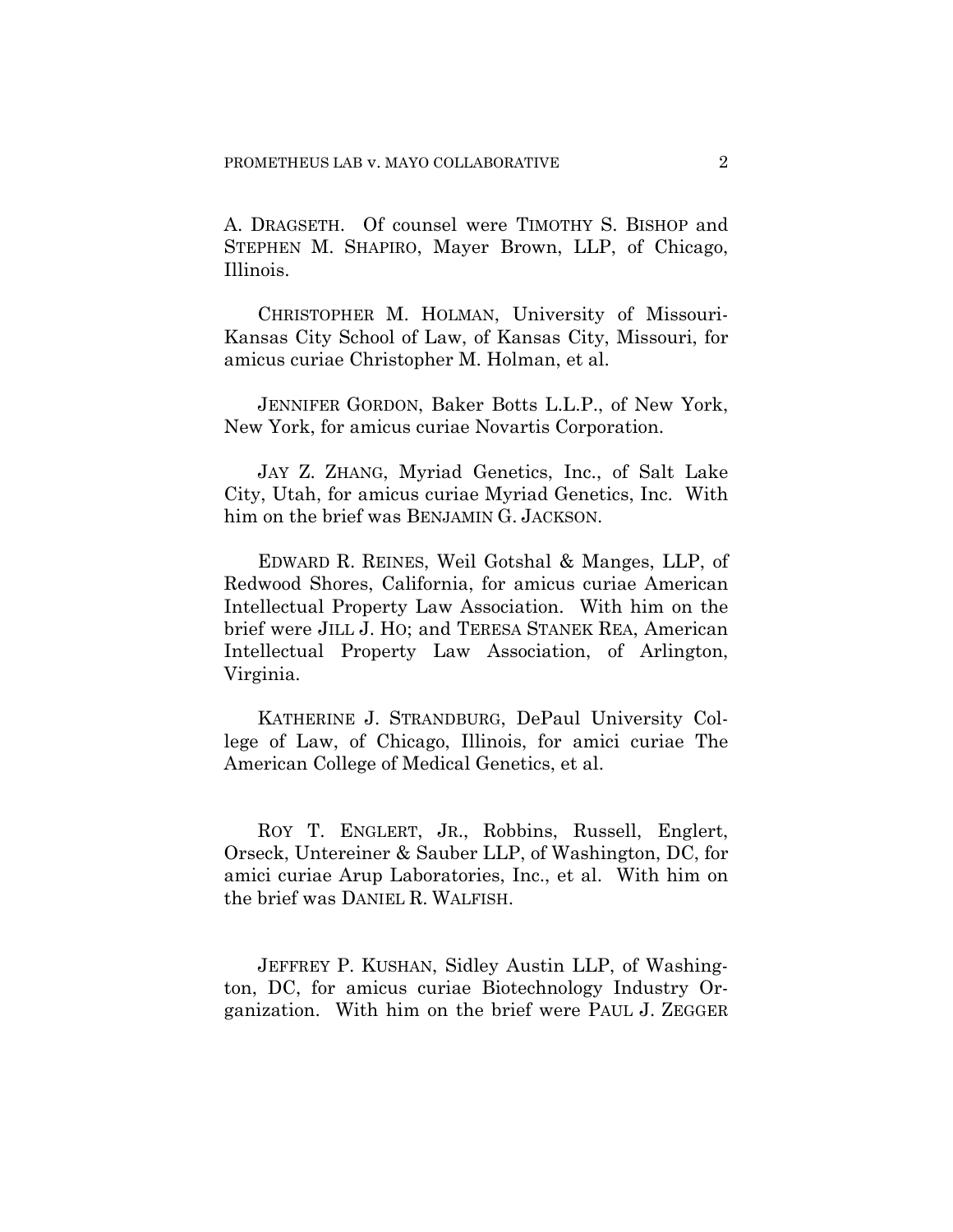and PETER S. CHOI. Of counsel on the brief was HANS SAUER, Biotechnology Industry Organization, of Washington, DC. Of counsel was DAVID L. FITZGERALD, of McLean, Virginia.

# Before RADER, *Chief Judge*, LOURIE and BRYSON, *Circuit Judges*.

**\_\_\_\_\_\_\_\_\_\_\_\_\_\_\_\_\_\_\_\_\_\_\_\_\_\_** 

LOURIE, *Circuit Judge*.

This case returns to this court on remand from the Supreme Court for further consideration in light of the Court's decision in *Bilski v. Kappos*, 561 U.S. -- , 130 S. Ct. 3218 (2010). In *Prometheus Laboratories, Inc. v. Mayo Collaborative Services*, 581 F.3d 1336 (Fed. Cir. 2009), we decided an appeal by Prometheus Laboratories, Inc. ("Prometheus") from a final judgment of the United States District Court for the Southern District of California granting summary judgment of invalidity of U.S. Patents 6,355,623 ("the '623 patent") and 6,680,302 ("the '302 patent") under 35 U.S.C. § 101. We held that the district court erred as a matter of law in finding Prometheus's asserted medical treatment claims to be drawn to nonstatutory subject matter under this court's machine-ortransformation test, which we had held in *In re Bilski*, 545 F.3d 943 (Fed. Cir. 2008), to be the definitive test for determining the patentability of a process under § 101. Following our decision in this case, the Supreme Court held that the machine-or-transformation test, although "a useful and important clue," was not the sole test for determining the patent eligibility of process claims. *Bilski*, 130 S. Ct. at 3226-27. Based on that decision, the Court vacated and remanded our *Prometheus* decision. *Mayo Collaborative Servs. v. Prometheus Labs., Inc.*, 130 S. Ct. 3543 (2010) ("*GVR Order*"). On remand, we again hold that Prometheus's asserted method claims are drawn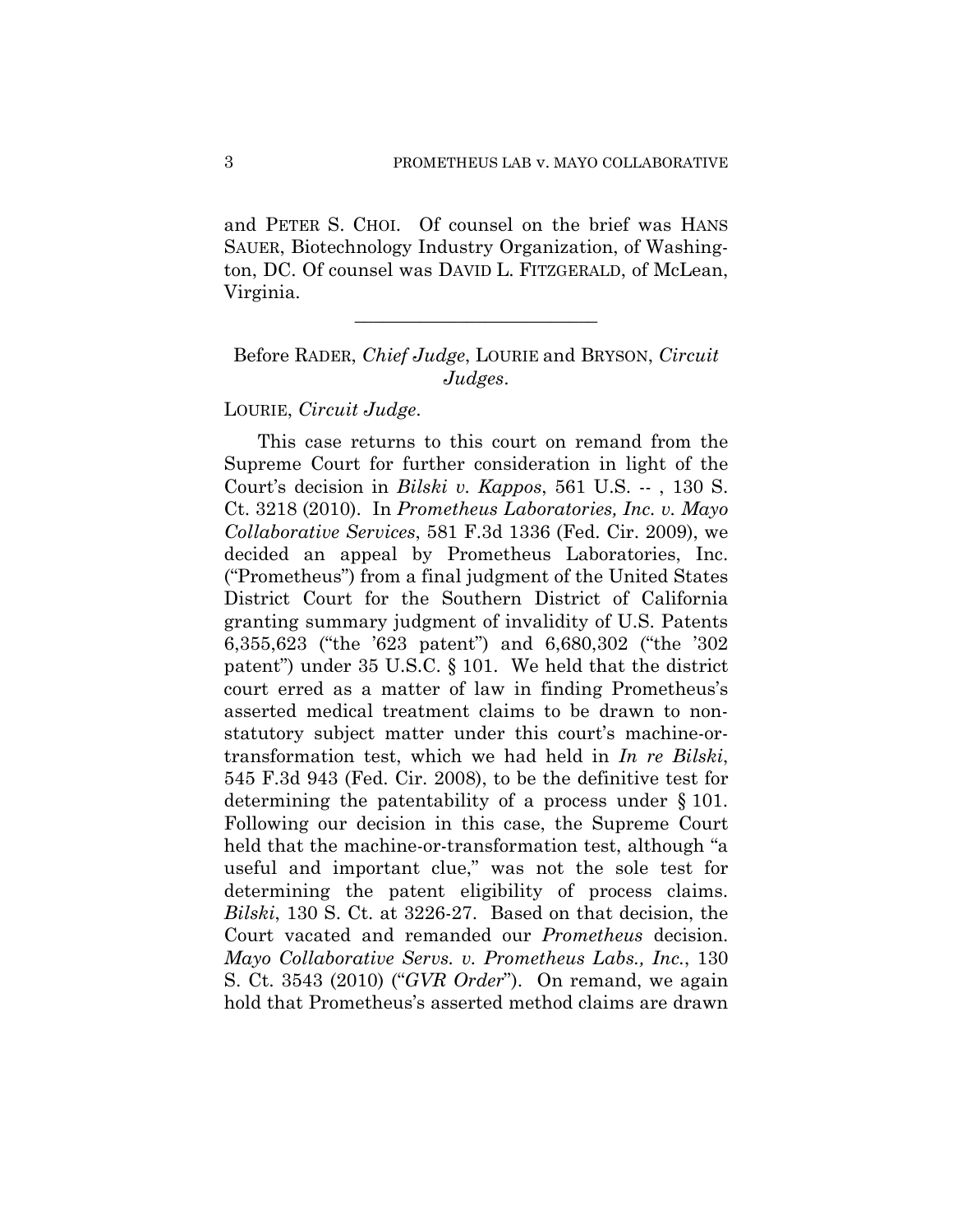to statutory subject matter, and we again reverse the district court's grant of summary judgment of invalidity under § 101.

## **BACKGROUND**

Prometheus is the sole and exclusive licensee of the '623 and '302 patents, which claim methods for determining the optimal dosage of thiopurine drugs used to treat gastrointestinal and non-gastrointestinal autoimmune diseases. These drugs include 6-mercaptopurine ("6-MP") and azathiopurine ("AZA"), a pro-drug that upon administration to a patient converts to 6-MP, both of which are used to treat inflammatory bowel diseases ("IBD") such as Crohn's disease and ulcerative colitis. 6-MP is broken down by the body into various 6-MP metabolites, including 6-methylmercaptopurine ("6-MMP") and 6 thioguanine ("6-TG") and their nucleotides.[1](#page-3-0)

Although drugs such as 6-MP and AZA have been used for years to treat autoimmune diseases, nonresponsiveness and drug toxicity may complicate treatment in some patients. Accordingly, the patents claim methods that seek to optimize therapeutic efficacy while minimizing toxic side effects. As written, the claimed methods typically include two separately lettered steps: (a) "administering" a drug that provides 6-TG to a subject, and (b) "determining" the levels of the drug's metabolites, 6-TG and/or 6-MMP, in the subject. *See, e.g.*, '623 patent claim 1. The measured metabolite levels are then compared to pre-determined metabolite levels, "wherein" the measured metabolite levels "indicate a need" to increase or decrease the level of drug to be administered so as to minimize toxicity and maximize treatment efficacy. *See, e.g.*, *id.* In particular, according to the patents, a 6-TG

1

<span id="page-3-0"></span><sup>1</sup> For the purposes of this opinion, "6-TG" encompasses 6-thioguanine nucleotides.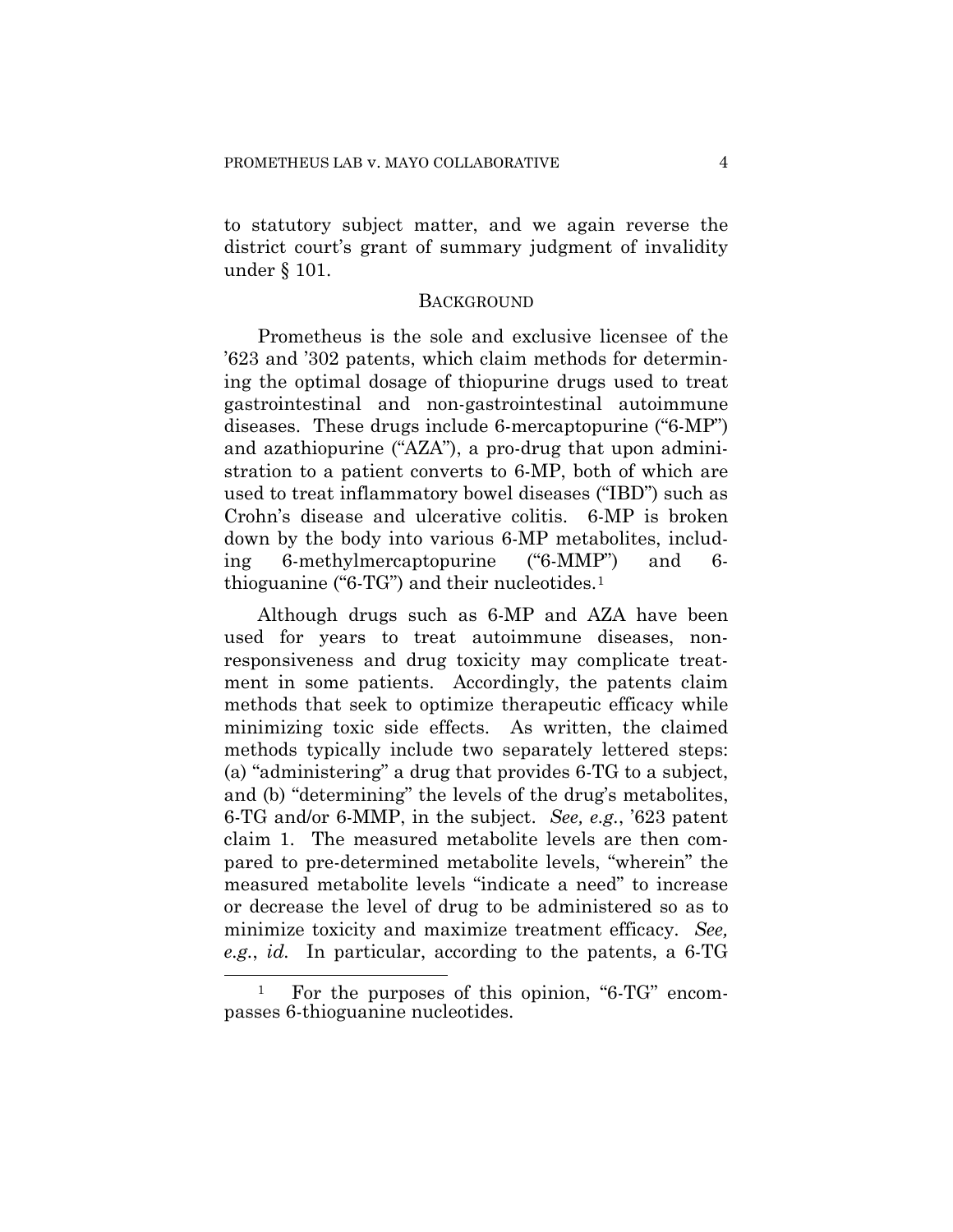level greater than about 400 picomole ("pmol") per 800 million red blood cells or a 6-MMP level greater than about 7,000 pmol per 800 million red blood cells indicates that a downward adjustment in drug dosage may be required to avoid toxic side effects. *See id.* col.20 ll.22, 54. Conversely, according to the patents, a 6-TG level of less than about 230 pmol per 800 million red blood cells indicates a need to increase the dosage to ensure therapeutic efficacy. *See id.* col.20 ll.18-19.

Claim 1 of the '623 patent is representative of the independent claims asserted by Prometheus in this case:

1. A method of optimizing therapeutic efficacy for treatment of an immune-mediated gastrointestinal disorder, comprising:

- (a) *administering* a drug providing 6 thioguanine to a subject having said immune-mediated gastrointestinal disorder; and
- (b) *determining* the level of 6-thioguanine in said subject having said immune-mediated gastrointestinal disorder,
- wherein the level of 6-thioguanine less than about 230 pmol per 8x108 red blood cells *indicates a need* to increase the amount of said drug subsequently administered to said subject and
- wherein the level of 6-thioguanine greater than about 400 pmol per 8x108 red blood cells indicates a need to decrease the amount of said drug subsequently administered to said subject.

'623 patent claim 1 (emphases added). Claim 1 of the '302 patent is substantially the same, with the addition of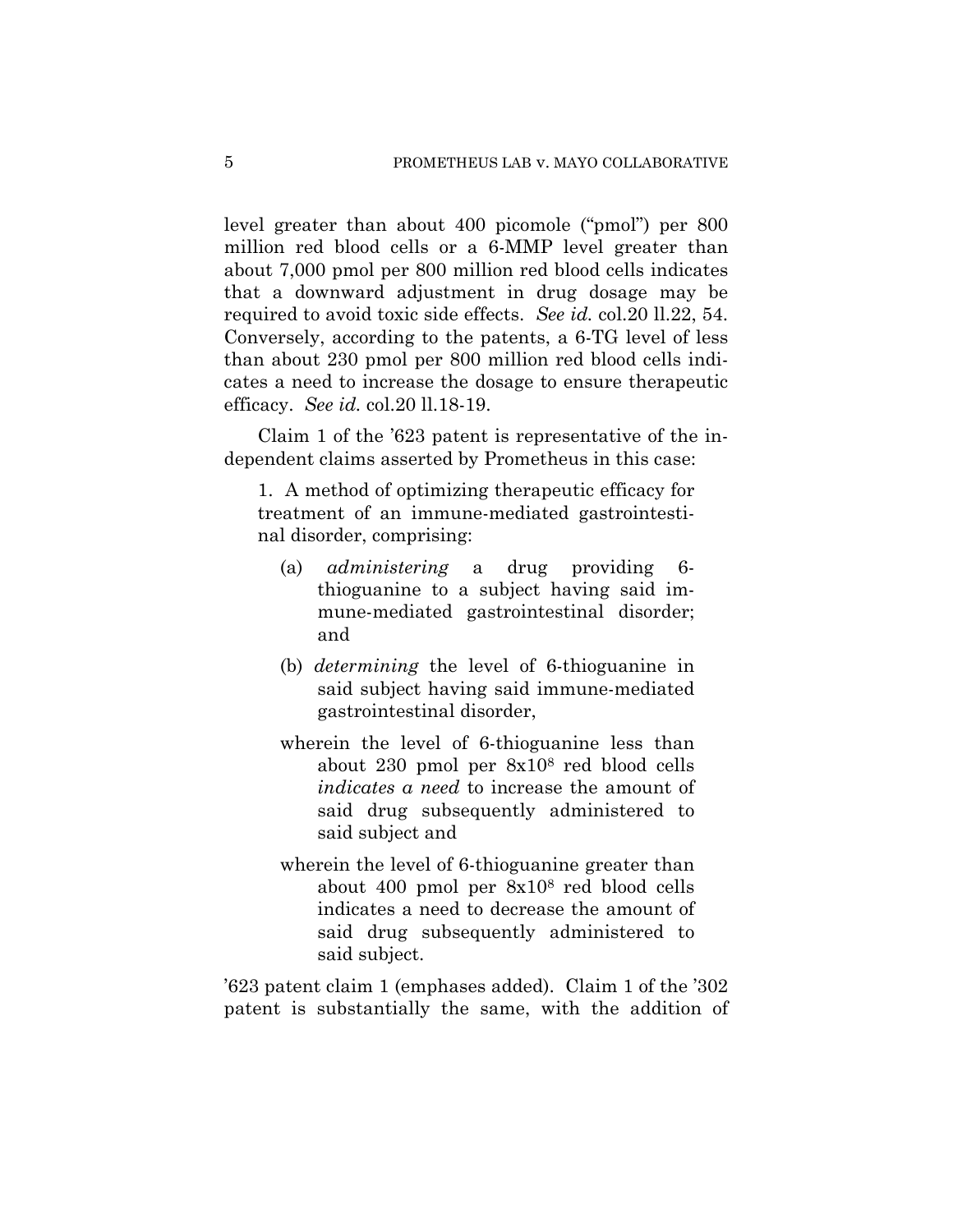determining 6-MMP levels in addition to 6-TG levels. Claim 46 of the '623 patent dispenses with the "administering" step and claims only the "determining" step:

46. A method of optimizing therapeutic efficacy and reducing toxicity associated with treatment of an immune-mediated gastrointestinal disorder, comprising:

- (a) *determining* the level of 6-thioguanine or 6 methylmercaptopurine in a subject administered a drug selected from the group consisting of 6-mercaptopurine, azathiop[u]rine, 6-thioguanine, and 6 methyl-mercaptoriboside, said subject having said immune-mediated gastrointestinal disorder,
- wherein the level of 6-thioguanine less than about 230 pmol per 8x108 red blood cells *indicates a need* to increase the<sup>[]</sup> amount of said drug subsequently administered to said subject, and
- wherein the level of 6-thioguanine greater than about 400 pmol per 8x108 red blood cells or a level of 6-methylmercaptopurine greater than about 7000 pmol per 8x108 red blood cells indicates a need to decrease the amount of said drug subsequently administered to said subject.

'623 patent claim 46 (emphases added).

Prometheus marketed a PROMETHEUS Thiopurine Metabolites test (formerly known as the PRO-PredictRx<sup>®</sup> Metabolites test) that used the technology covered by the patents in suit. Mayo Collaborative Services and Mayo Clinic Rochester (collectively, "Mayo") formerly purchased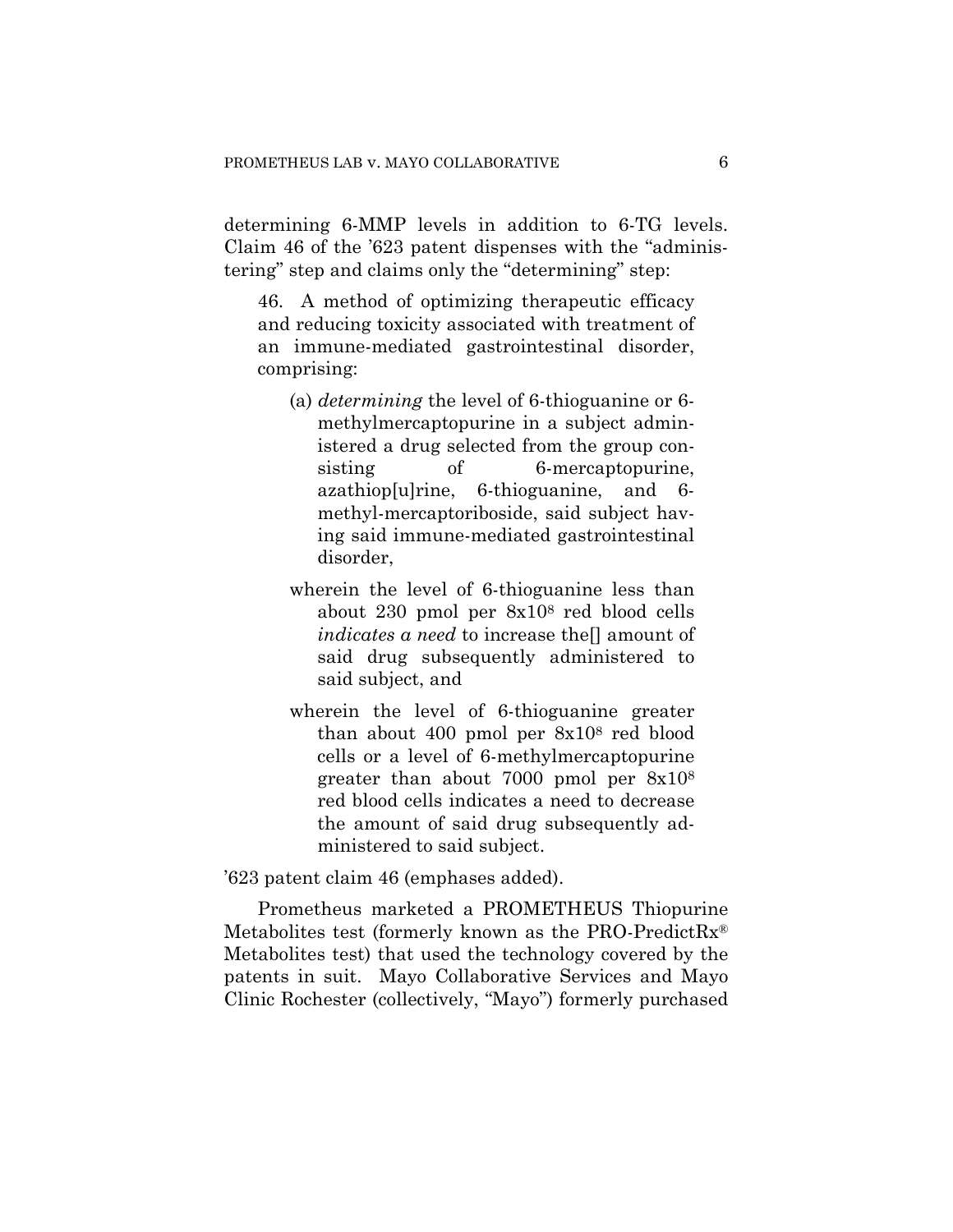and used Prometheus's test, but in 2004, Mayo announced that it intended to begin using internally at its clinics and selling to other hospitals its own test. Mayo's test measured the same metabolites as Prometheus's test, but Mayo's test used different levels to determine toxicity of 6- TG and 6-MMP.

On June 15, 2004, Prometheus sued Mayo for infringement of the '623 and '302 patents. Prometheus asserted independent claims 1, 7, 22, 25, and 46 of the '623 patent and independent claim 1 of the '302 patent. Prometheus also asserted several dependent claims that require either that the measurement of the metabolites be performed using high pressure liquid chromatography, *see* '623 patent claims 6, 14, 24, 30, and 53, or that the thiopurine drug used be one of four specified drugs, *see id.* claims 32, 33, 35, and 36. Mayo rescinded its announcement shortly after Prometheus filed suit, and has yet to launch its test.

On November 22, 2005, the district court held on cross-motions for summary judgment that Mayo's test literally infringed claim 7 of the '623 patent. *Prometheus Labs., Inc. v. Mayo Collaborative Servs.*, No. 04-CV-1200, slip op. at 23 (S.D. Cal. Nov. 22, 2005) (Dkt. No. 227). In its opinion, the court construed "indicates a need" to mean "a warning that an adjustment in dosage may be required." *Id.* at 18. This construction did not require doctors to adjust drug dosage if the metabolite level reached the specified levels; rather, the court found the two "wherein" phrases to mean "that when the identified metabolites reach the specified level, the doctor is warned or notified that a dosage adjustment may be required, if the doctor believes that is the proper procedure." *Id.* at 17-18.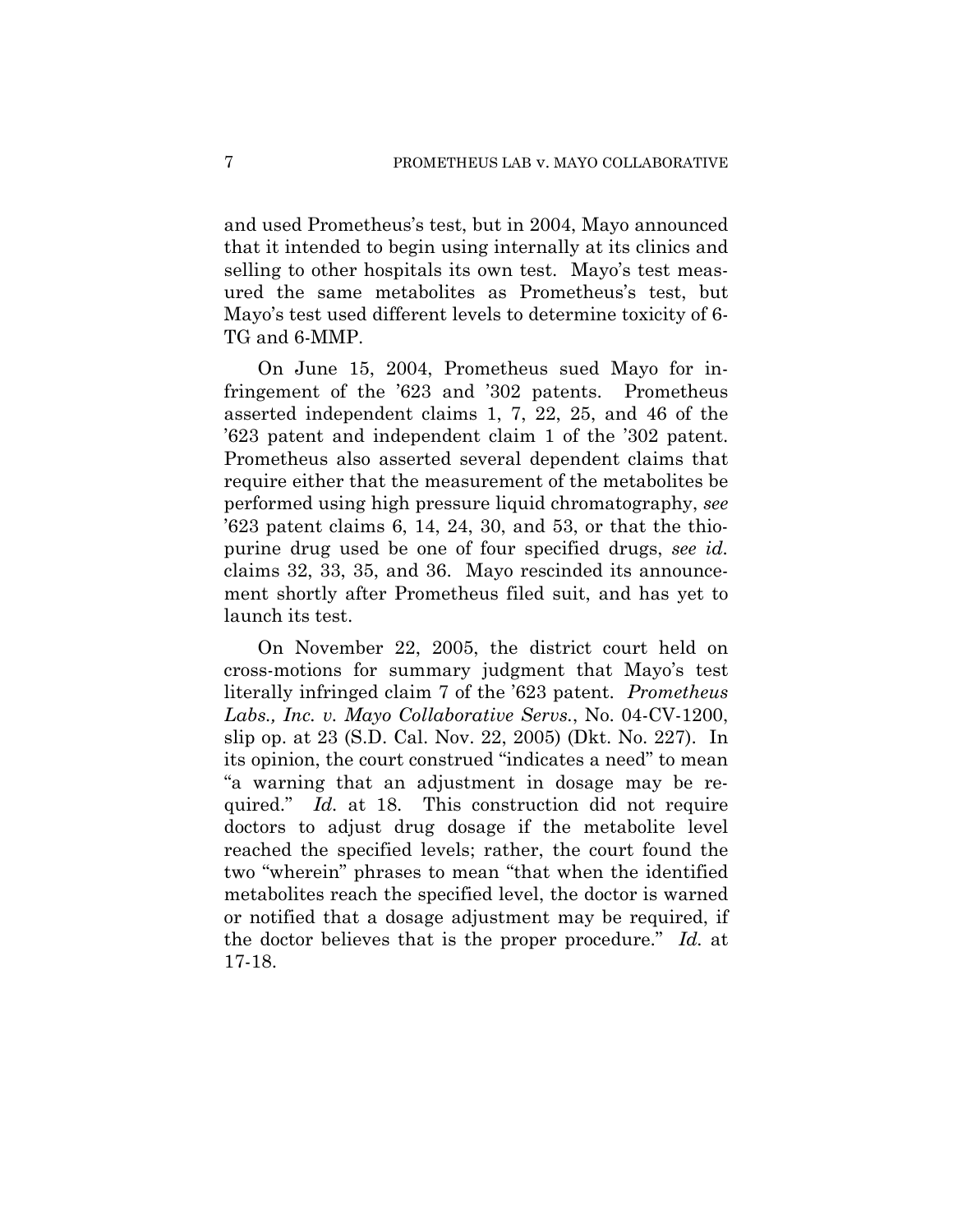On January 29, 2007, Mayo filed a motion for summary judgment of invalidity, arguing that the patents in suit are invalid because they claim subject matter unpatentable under 35 U.S.C. § 101. Specifically, Mayo contended that the patents impermissibly claim natural phenomena—the correlations between, on the one hand, thiopurine drug metabolite levels and, on the other hand, efficacy and toxicity—and that the claims wholly preempt use of the natural phenomena.

On March 28, 2008, the district court granted Mayo's motion for summary judgment of invalidity under § 101. *Prometheus Labs., Inc. v. Mayo Collaborative Servs.*, No. 04-CV-1200, 2008 WL 878910 (S.D. Cal. Mar. 28, 2008) ("*Invalidity Opinion*"). First, the court found that the patents only claimed the correlations between certain thiopurine drug metabolite levels and therapeutic efficacy and toxicity. The court reasoned that, as construed in the November 2005 summary judgment order, the claims have three steps: (1) administering the drug to a subject, (2) determining metabolite levels, and (3) being warned that an adjustment in dosage may be required. The court stated that the fact that the inventors framed the claims as treatment methods does not render the claims patenteligible subject matter. Rather, the court found that the ""administering' and 'determining' steps are merely necessary data-gathering steps for any use of the correlations" and that "as construed, the final step—the 'warning' step (*i.e.*, the 'wherein' clause)—is only a mental step." The court noted that the warning step does not require any actual change in dosage and that "it is the metabolite levels themselves that 'warn' the doctor that an adjustment in dosage may be required." *Id.* With this understanding of the claims, the court concluded that the claims recited the correlations between particular concen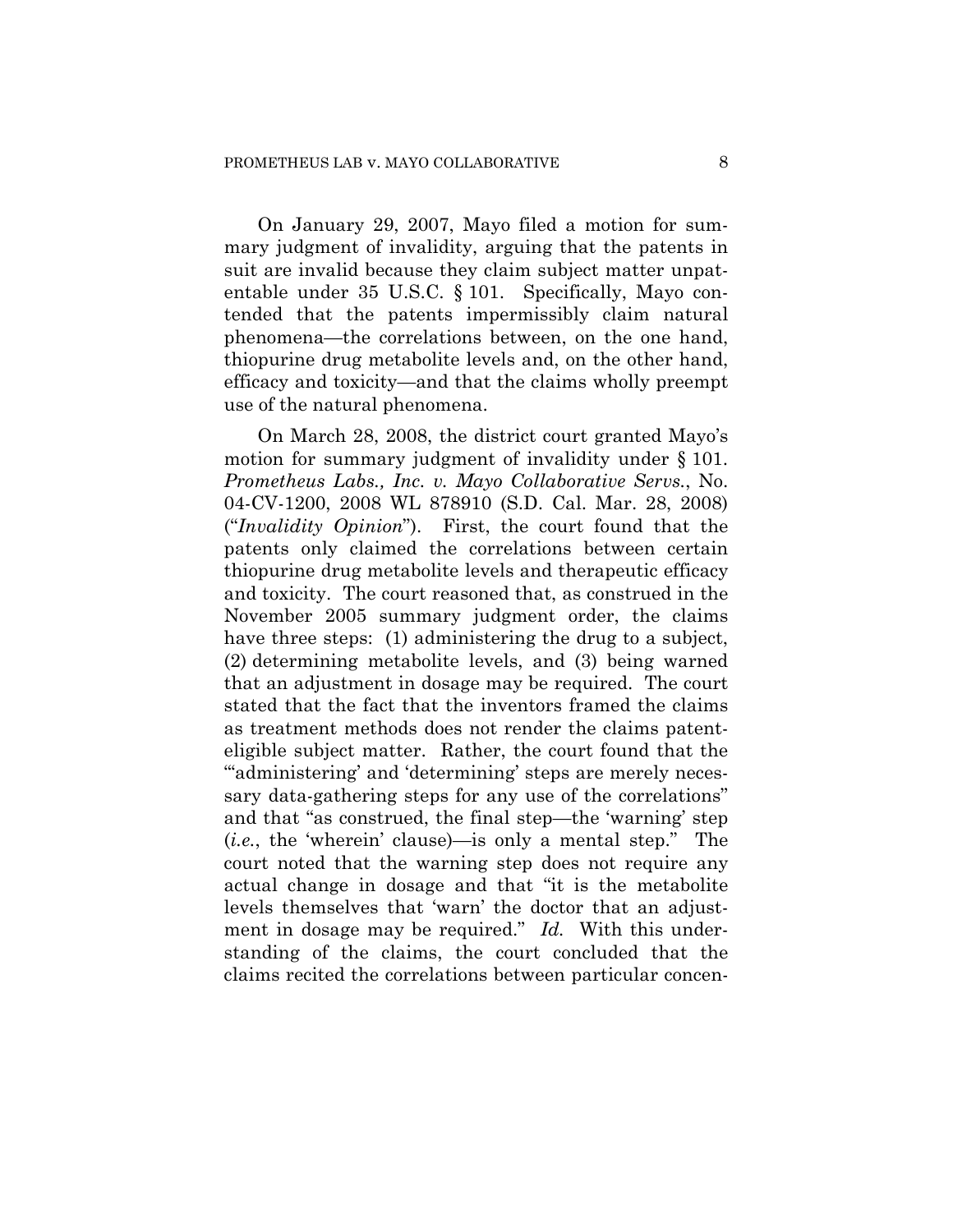trations of 6-TG and 6-MMP and therapeutic efficacy or toxicity in patients taking AZA drugs. *Id.* at \*6.

Second, the district court found that those correlations were natural phenomena, not patent-eligible inventions because the correlations resulted from a natural body process. The court stated that the inventors did not "invent" the claimed correlation; rather, "6-TG and 6- MMP are products of the natural metabolizing of thiopurine drugs, and the inventors merely observed the relationship between these naturally produced metabolites and therapeutic efficacy and toxicity." *Id.* at \*7. Finally, the court determined that "[b]ecause the claims cover the correlations themselves, it follows that the claims 'wholly pre-empt' the correlations." *Id.* at \*11. Thus, the court concluded that there was no genuine issue of material fact to be resolved as to whether the patents in suit were directed to statutory subject matter and found by clear and convincing evidence that the claims were invalid under § 101. *Id.* at \*14. On May 16, 2008, the district court entered final judgment, and Prometheus timely appealed.

On appeal, we reversed and upheld the asserted claims' validity under what was at the time this court's "definitive test" for determining whether a process is patentable subject matter under § 101: the machine-ortransformation test. *Prometheus*, 581 F.3d at 1342. Under the machine-or-transformation test, a claimed process is patent eligible if it (1) is tied to a particular machine or apparatus, or (2) transforms a particular article into a different state or thing. *Id.* (quoting *Bilski*, 545 F.3d at 954). We held that both the "administering" and "determining" steps were transformative and not merely data-gathering steps under the second prong of the test, and as such the claims did not wholly preempt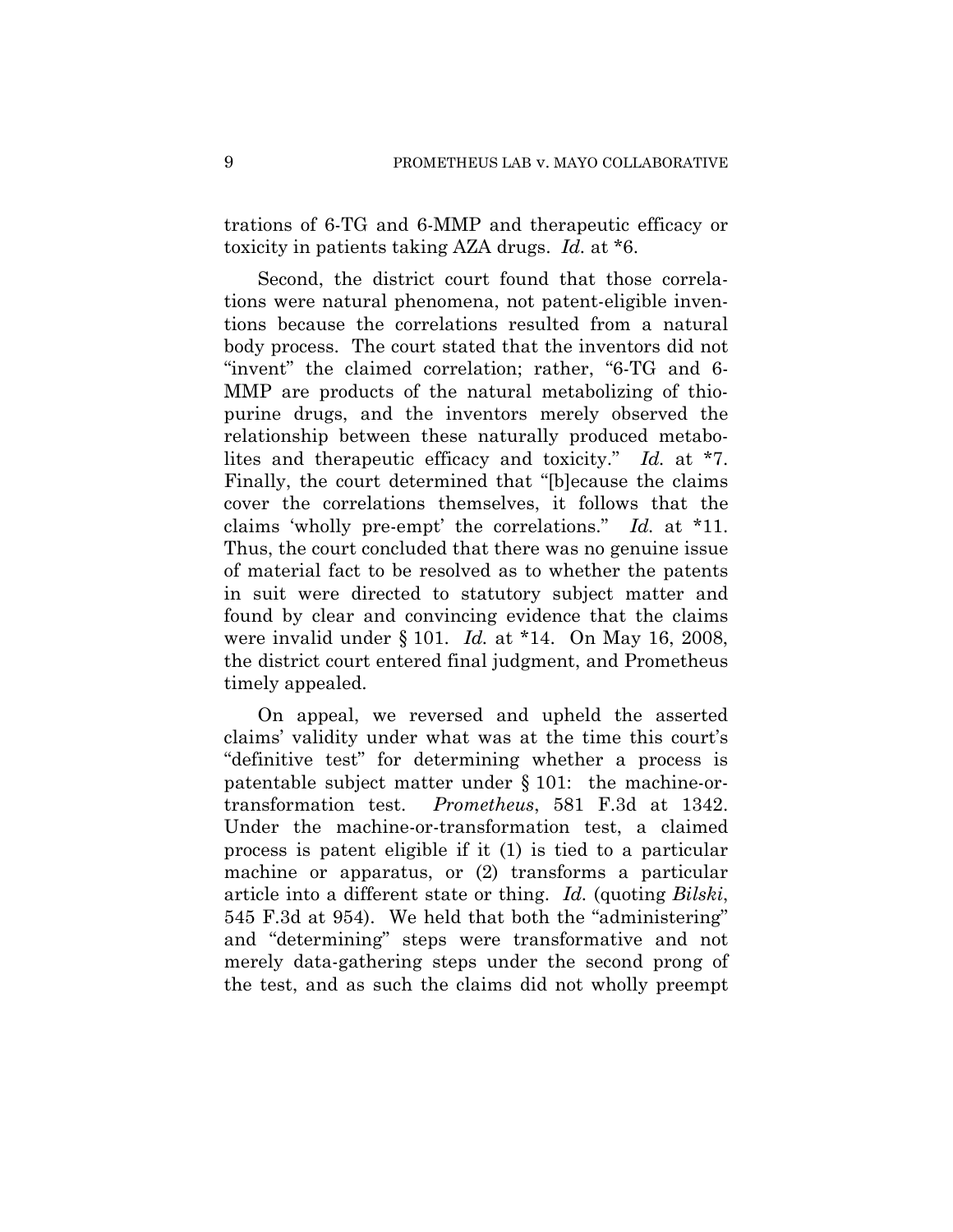the use of the recited correlations between metabolite levels and drug efficacy or toxicity. *Id.* at 1345-49.

Following our decision in *Prometheus*, the Supreme Court issued a decision rejecting the machine-ortransformation test as the sole, definitive test for determining the patent eligibility of a process under § 101. *Bilski*, 130 S. Ct. at 3226-27. Instead, the Court declined to adopt any categorical rules outside the well-established exceptions for laws of nature, physical phenomena, and abstract ideas, and resolved the case based on its decisions in *Gottschalk v. Benson*, 409 U.S. 63 (1972), *Parker v. Flook*, 437 U.S. 584 (1978), and *Diamond v. Diehr*, 450 U.S. 175 (1981), holding that Bilski's claims to methods of hedging risk are not patentable processes because they attempt to patent abstract ideas. *Id.* at 3226, 3229-30. The Court did not, however, reject the machine-ortransformation test, but rather characterized the test as "a useful and important clue, an investigative tool, for determining whether some claimed inventions are processes under § 101." *Id.* at 3227.

The Court then granted Mayo's petition for certiorari, vacated our decision holding Prometheus's method of treatment claims to cover patent-eligible subject matter under the machine-or-transformation test, and remanded the case for consideration in light of the Court's *Bilski* decision. On September 1, 2010, we requested that the parties simultaneously submit briefs, without further oral argument, to address the effect of the Supreme Court's decision in *Bilski* on the disposition of this case. In view of this additional briefing and the Supreme Court's guidance in *Bilski*, we again hold that Prometheus's method claims recite patentable subject matter under § 101.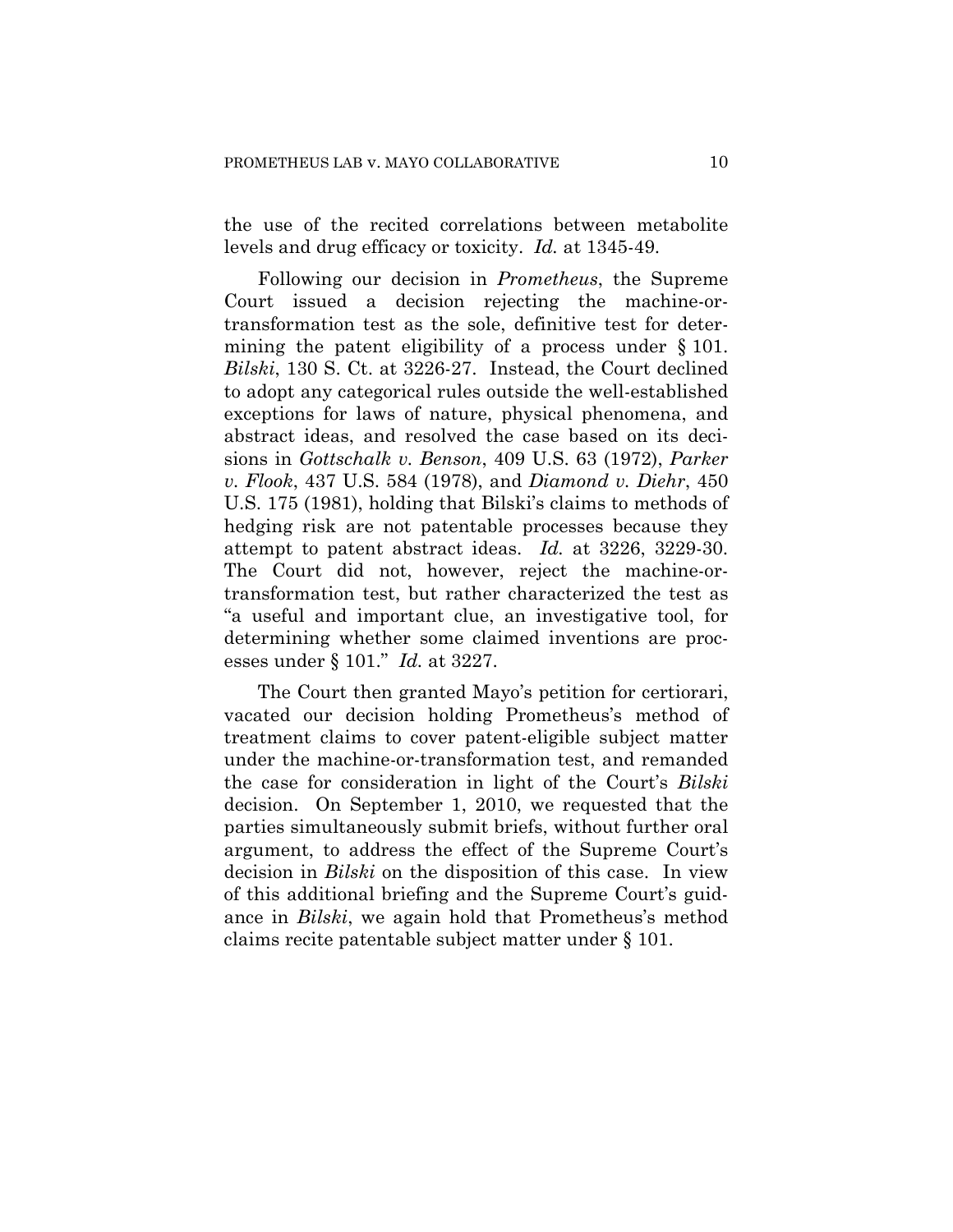#### **DISCUSSION**

We review the district court's grant of summary judgment *de novo*. *AT&T Corp. v. Excel Commc'ns*, 172 F.3d 1352, 1355 (Fed. Cir. 1999). Summary judgment is appropriate if there are no genuine issues of material fact and the moving party is entitled to judgment as a matter of law. Fed. R. Civ. P. 56(c). Whether a patent claim is directed to statutory subject matter is a question of law that we review *de novo*. *AT&T*, 172 F.3d at 1355.

I.

The issue again before us is whether Prometheus's method claims meet the requirements of § 101. The text of the statute provides that:

Whoever invents or discovers any new and useful process, machine, manufacture, or composition of matter, or any new and useful improvement thereof, may obtain a patent thereof, subject to the conditions and requirements of this title.

35 U.S.C. § 101. The Supreme Court has consistently construed § 101 broadly. Most recently, in *Bilski*, the Court stated that by choosing expansive terms to specify four independent patent-eligible categories of inventions or discoveries—processes, machines, manufactures, and compositions of matter—and by modifying those terms with the comprehensive "any," Congress plainly contemplated that § 101 would be given wide scope. 130 S. Ct. at 3225 (quoting *Diamond v. Chakrabarty*, 447 U.S. 303, 308 (1980)). "Congress took this permissive approach to patent eligibility to ensure that 'ingenuity should receive a liberal encouragement.'" *Id.* (quoting 5 *Writings of Thomas Jefferson* 75-76 (H. Washington ed. 1871)).

Yet, it is equally well-established that  $\S$  101, while broad, is not unlimited. "The Court's precedents provide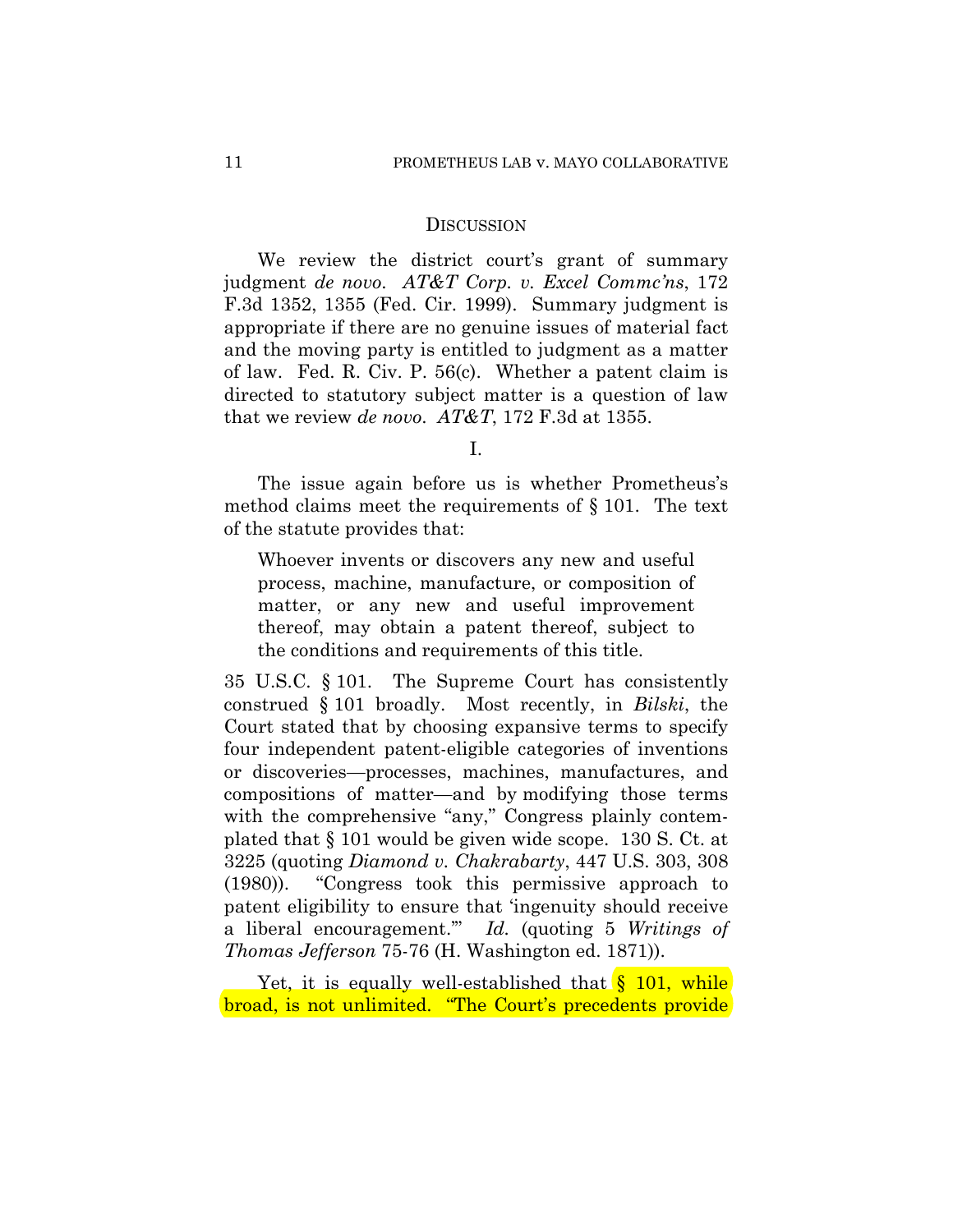three specific exceptions to § 101's broad patent-eligibility principles: 'laws of nature, physical phenomena, and abstract ideas.'" *Id.* (quoting *Chakrabarty*, 447 U.S. at 309). Although not compelled by the statutory text, the Court has held that "these exceptions have defined the reach of the statute as a matter of statutory *stare decisis* going back 150 years," *id.* (citing *Le Roy v. Tatham*, 55 U.S. (14 How.) 156, 174-75 (1853)), and "[t]he concepts covered by these exceptions are 'part of the storehouse of knowledge of all men . . . free to all men and reserved exclusively to none,'" *id.* (quoting *Funk Bros. Seed Co. v. Kalo Inoculant Co.*, 333 U.S. 127, 130 (1948)); *see also Benson*, 409 U.S. at 67 ("Phenomena of nature, though just discovered, mental processes, and abstract intellectual concepts are not patentable, as they are the basic tools of scientific and technological work.").

The Supreme Court has also established that while a law of nature, natural phenomenon, or abstract idea cannot be patented, "an *application* of a law of nature or mathematical formula to a known structure or process may well be deserving of patent protection." *Bilski*, 130 S. Ct. at 3230 (quoting *Diehr*, 450 U.S. at 188). In making this determination, the Court has made clear that a claim must be considered as a whole; it is "inappropriate to dissect the claims into old and new elements and then to ignore the presence of the old elements in the analysis." *Id.* (quoting *Diehr*, 450 U.S. at 188). Nonetheless, a scientific principle cannot be made patentable by limiting its use to a particular technological environment or by adding insignificant post-solution activity. *Diehr*, 450 U.S. at 191-92.

In light of the Supreme Court's decision in *Bilski*, patent eligibility in this case turns on whether Prometheus's asserted claims are drawn to a natural phenomenon, the patenting of which would entirely preempt its use as in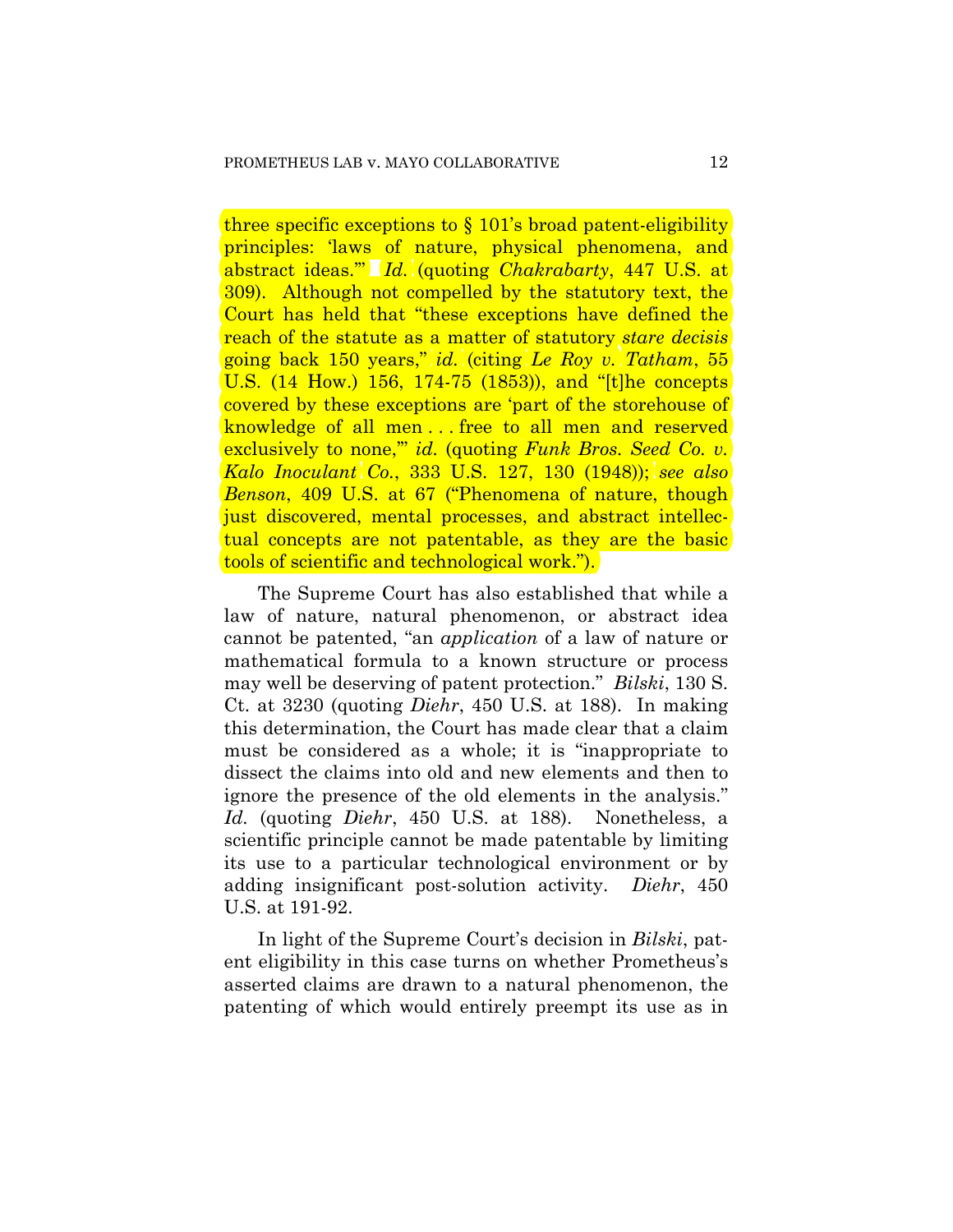*Benson* or *Flook*, or whether the claims are drawn only to a particular application of that phenomenon as in *Diehr*. *Bilski*, 130 S. Ct. at 3230. We conclude they are drawn to the latter.

## II.

We turn to the parties' arguments on remand. Prometheus argues that neither the Supreme Court's *Bilski* decision nor the Court's *GVR Order* compels a different outcome on remand, and therefore we should again reverse the district court's judgment of invalidity under § 101. Regarding *Bilski*, Prometheus contends that the Court held only that patents that do *not* satisfy the machine-or-transformation test are not necessarily *un*patentable and did not overrule the long-established view that claims that satisfy the machine-or-transformation test, like Prometheus's, necessarily satisfy § 101. But regardless, Prometheus argues, its asserted claims not only satisfy the machine-or-transformation test, but also are not drawn to mere abstractions. Specifically, Prometheus argues that its asserted claims involve a particular transformation of a patient's body and bodily sample and use particular machines to determine metabolite concentrations in a bodily sample (*e.g.*, via high pressure liquid chromatography), thus satisfying either prong of the machine-or-transformation test. Prometheus further argues that its claims also involve an application of a law of nature, not the law itself, because they recite specific means of treating specific diseases using specific drugs, and therefore do not preempt the abstract idea of calibrating drug dosages to treat disease.

Mayo argues that the Supreme Court in *Bilski* reaffirmed that preemption is the controlling standard for § 101 under the Court's *Benson*, *Flook*, and *Diehr* precedents and made clear that while a machine-or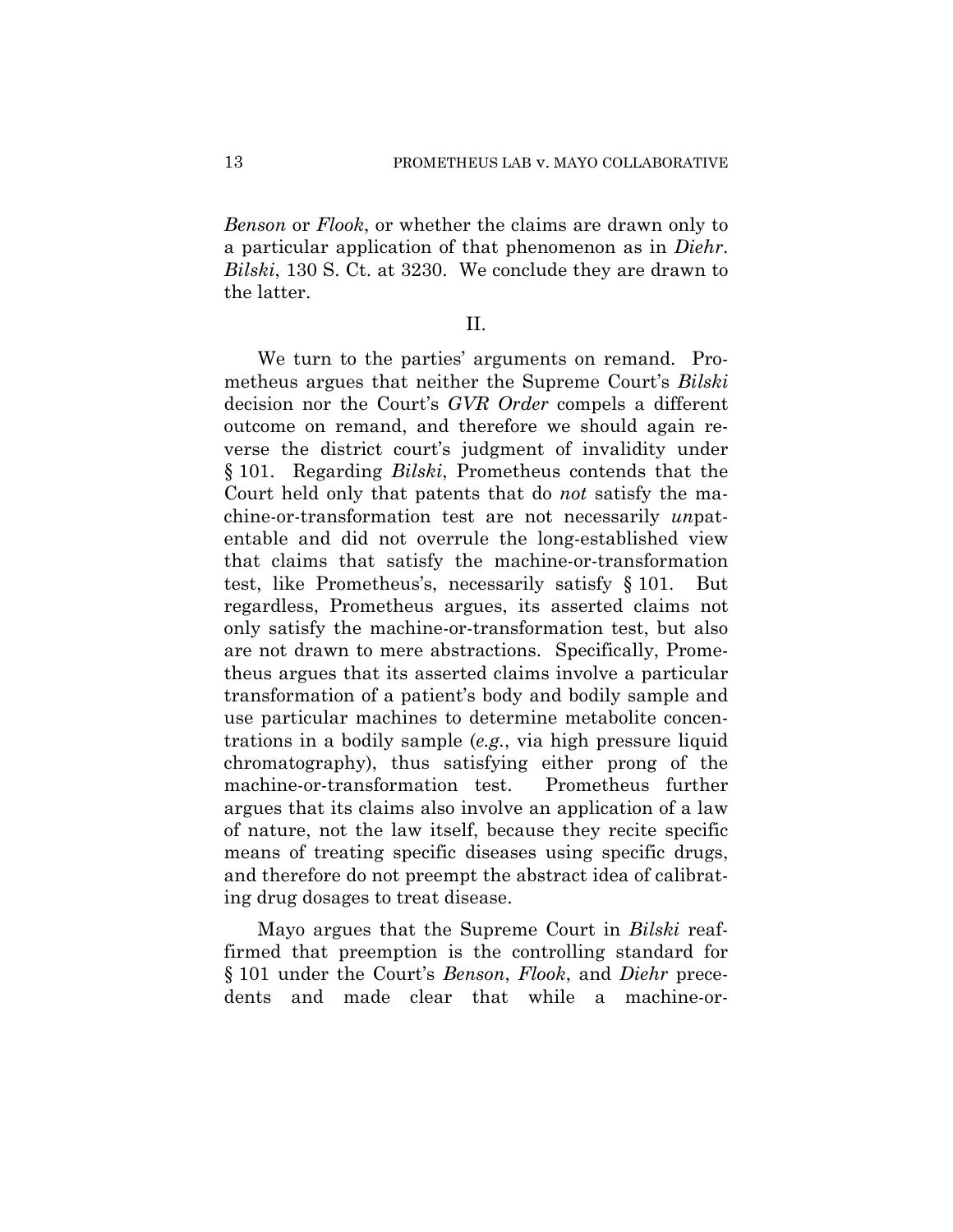transformation test may inform the analysis, that test is not outcome determinative. And, according to Mayo, under the governing preemption standard, Prometheus's claims are invalid because they preempt all practical use of naturally occurring correlations between metabolite levels and drug efficacy and any machine or transformation present in the claims is merely insignificant postsolution activity. Mayo also asserts that the carefully considered opinion of three Justices—allegedly cited approvingly by five Justices in *Bilski*—rejected Prometheus's machine-or-transformation argument for nearly identical claims in *Laboratory Corp. of America Holdings, Inc. v. Metabolite Laboratories, Inc.*, 548 U.S. 124, 138-39 (2006), concluding that the claims do not cover a process for transforming a bodily sample, but rather merely instruct the user to obtain test results and think about them. Finally, Mayo claims that the Supreme Court's decision to GVR our earlier decision in this case indicates that a different analysis is required of us on remand.

We disagree with Mayo. We do not think that either the Supreme Court's *GVR Order* or the Court's *Bilski* decision dictates a wholly different analysis or a different result on remand. In our pre-*Bilski* decision in this case, we held not only that Prometheus's asserted claims recite transformative "administering" and "determining" steps, but also that Prometheus's claims are drawn not to a law of nature, but to a particular application of naturally occurring correlations, and accordingly do not preempt all uses of the recited correlations between metabolite levels and drug efficacy or toxicity. The Supreme Court's decision in *Bilski* did not undermine our preemption analysis of Prometheus's claims and it rejected the machine-ortransformation test only as a definitive test. The Court merely stated that "[t]he Court of Appeals incorrectly concluded that this Court has endorsed the machine-or-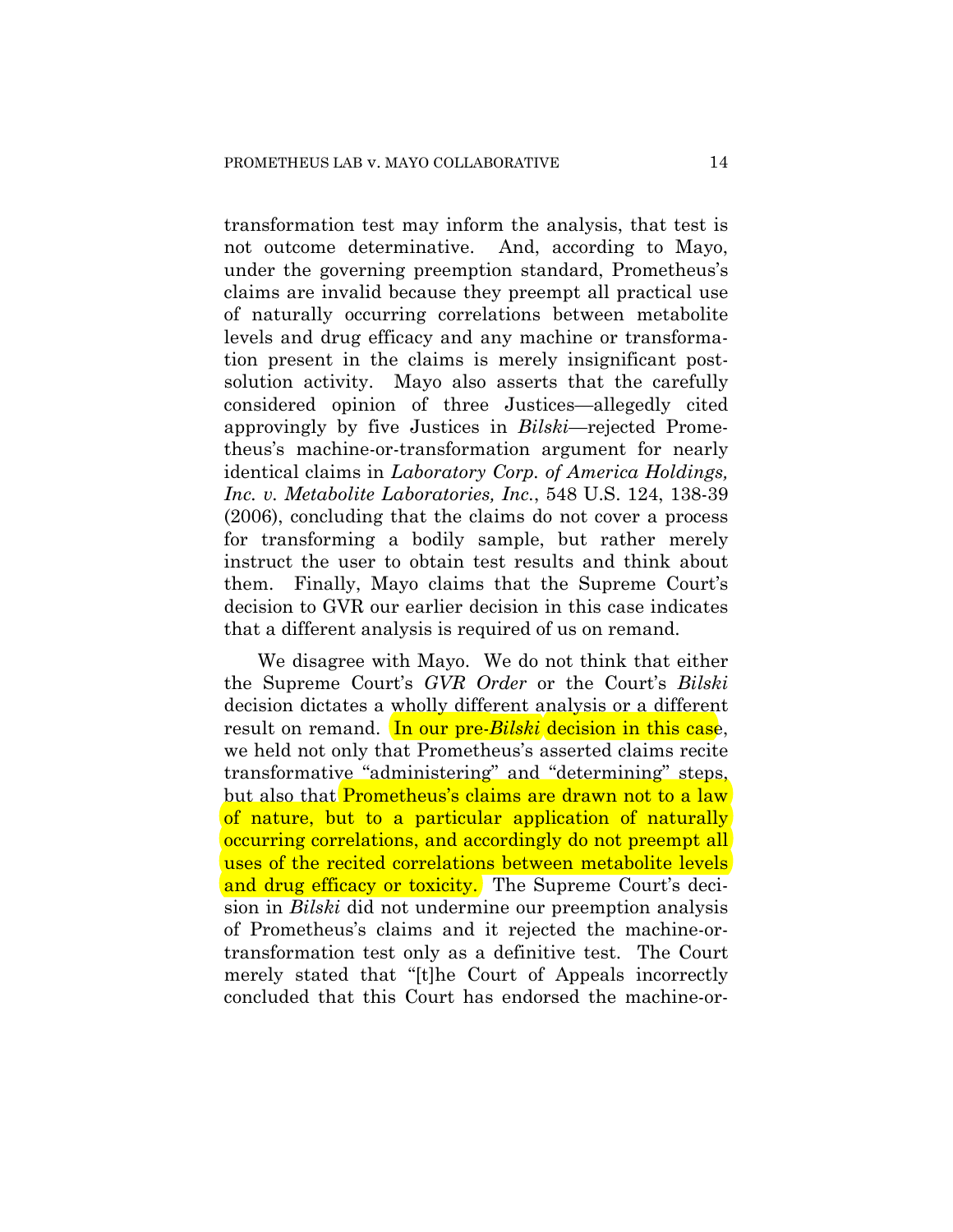transformation test *as the exclusive test*." 130 S. Ct. at 3226 (emphasis added). The Court stated that it had previously noted in *Benson*, 409 U.S. at 70, that "[t]ransformation and reduction of an article 'to a different state or thing' is the clue to the patentability of a process claim that does not include particular machines." *Id.* at 3227. Thus, the Court did not disavow the machine-or-transformation test. And, as applied to the present claims, the "useful and important clue, an investigative tool," leads to a clear and compelling conclusion, *viz.*, that the present claims pass muster under § 101. They do not encompass laws of nature or preempt natural correlations.

## III.

As before, we again hold that Prometheus's asserted method claims recite a patent-eligible application of naturally occurring correlations between metabolite levels and efficacy or toxicity, and thus do not wholly preempt all uses of the recited correlations. As discussed below, the claims recite specific treatment steps, not just the correlations themselves. And the steps involve a particular application of the natural correlations: the treatment of a specific disease by administering specific drugs and measuring specific metabolites. As such, and contrary to Mayo's assertions, the claims do not preempt all uses of the natural correlations; they utilize them in a series of specific steps. *See Diehr*, 450 U.S. at 187 ("Their process admittedly employs a well-known mathematical equation, but they do not seek to preempt the use of that equation. Rather, they seek only to foreclose from others the use of that equation in conjunction with all of the other steps in their claimed process."). The inventive nature of the claimed methods stems not from preemption of all use of these natural processes, but from the application of a natural phenomenon in a series of steps comprising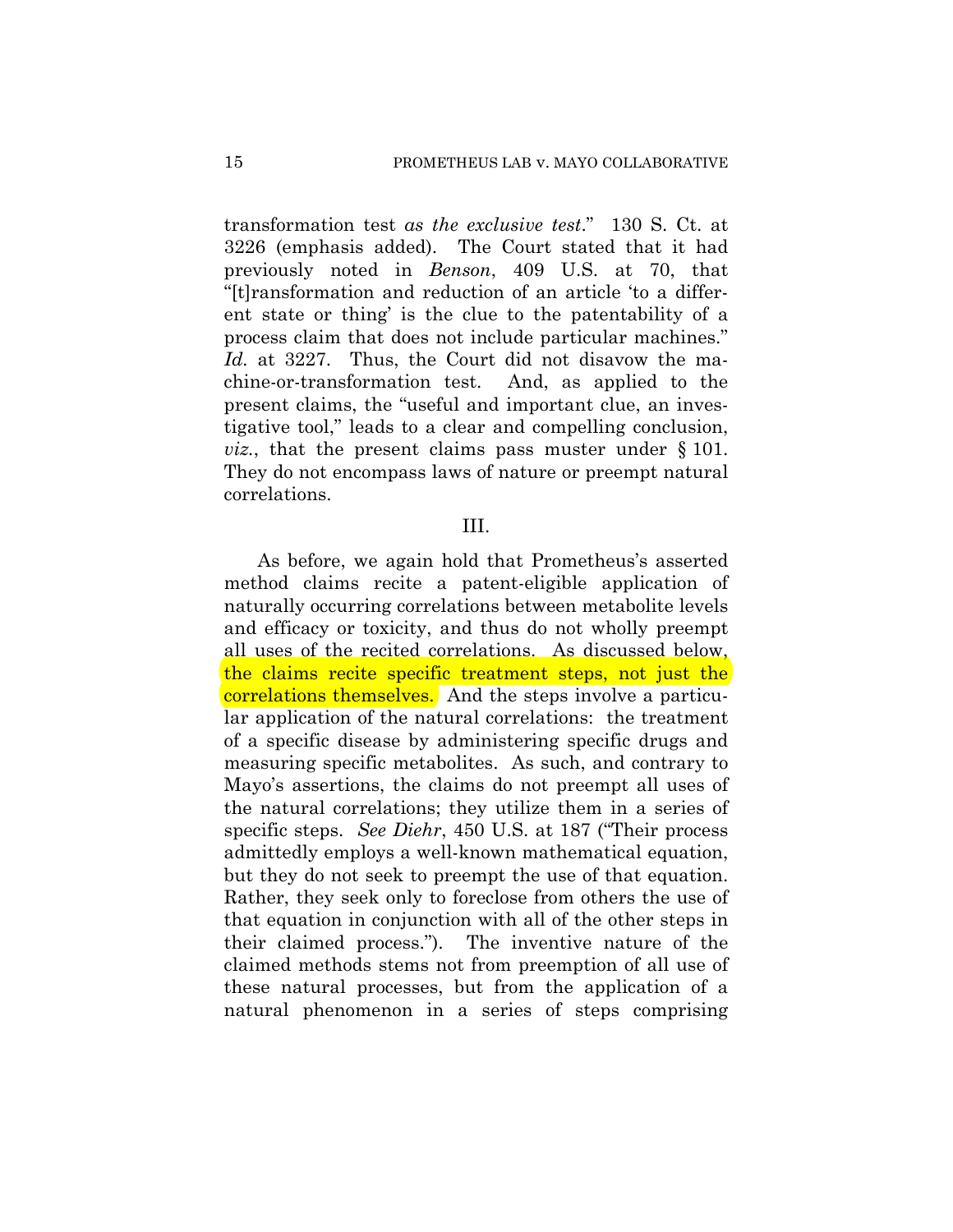particular methods of treatment. Other drugs might be administered to optimize the therapeutic efficacy of the claimed treatment.

We similarly reaffirm that the treatment methods claimed in Prometheus's patents in suit satisfy the transformation prong of the machine-or-transformation test, as they "transform an article into a different state or thing," and this transformation is "central to the purpose of the claimed process." *See Bilski*, 545 F.3d at 962. The transformation is of the human body and of its components following the administration of a specific class of drugs and the various chemical and physical changes of the drugs' metabolites that enable their concentrations to be determined. We thus have no need to separately determine whether the claims also satisfy the machine prong of the test.

Contrary to the district court and Mayo's arguments on remand, we do not view the disputed claims as merely claiming natural correlations and data-gathering steps.[2](#page-15-0)

<span id="page-15-0"></span> $\overline{a}$ 2 Mayo, as did the district court, points to the opinion of three Justices dissenting from the dismissal of the grant of certiorari in *Lab. Corp.*, 548 U.S. 124 (Breyer, J., dissenting from dismissal of certiorari as improvidently granted). *See Invalidity Opinion*, 2008 WL 878910, at \*8 (discussing the dissent in *Lab. Corp.* at length and finding Justice Breyer's reasoning persuasive). Again, with respect, we decline to discuss a dissent; it is not controlling law, and it involved different claims from the ones at issue here. Mayo further claims that five Justices in two concurrences cited *Lab. Corp.* with approval in *Bilski*, but such citations fail to transform a dissent into controlling law. Moreover, one concurrence cites *Lab. Corp.* for the proposition that "*too much* patent protection can impede rather than 'promote the Progress of ... useful Arts," in arguing for a categorical rule that business method patents do not qualify as patent-eligible processes under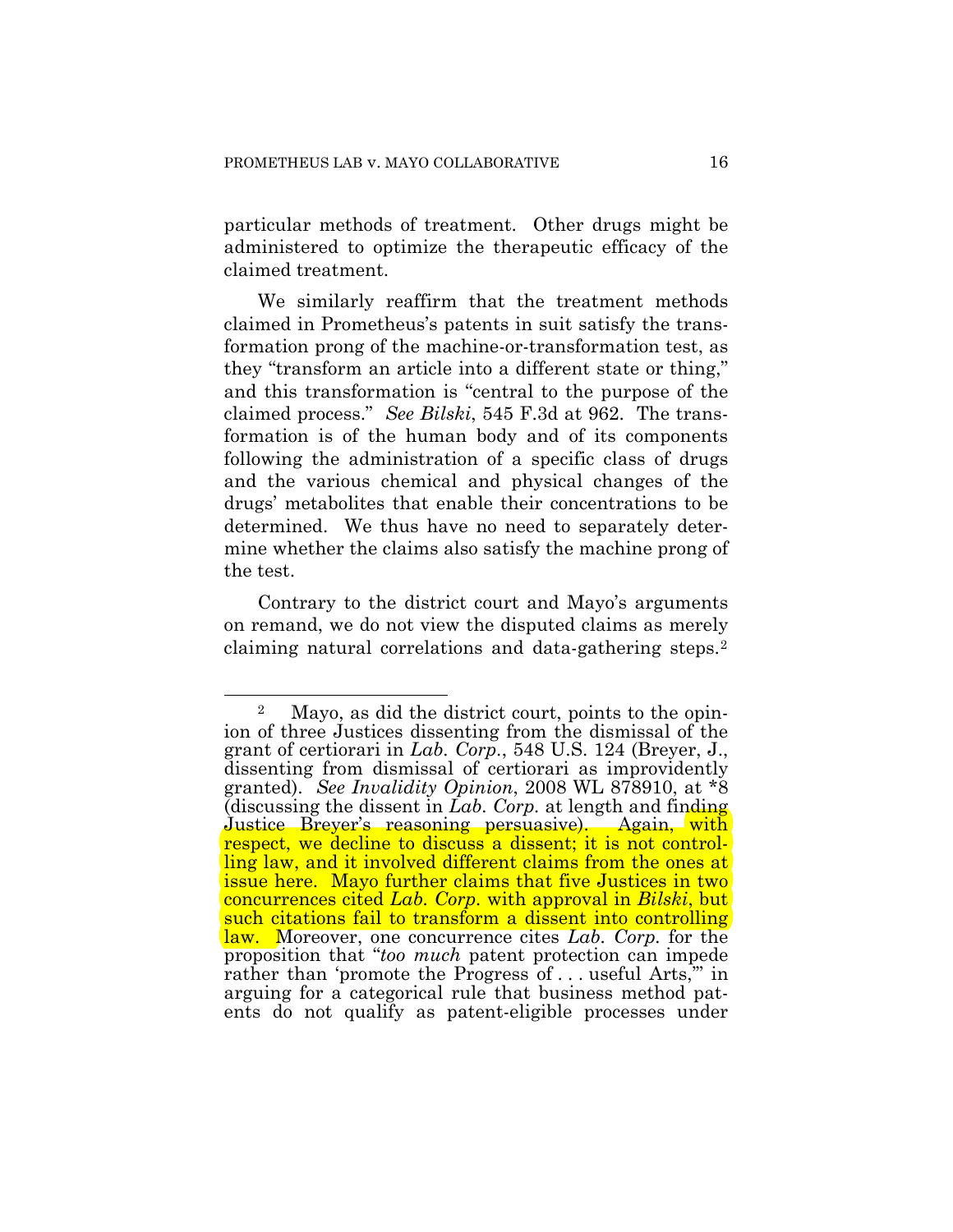The asserted claims are in effect claims to methods of treatment, which are always transformative when one of a defined group of drugs is administered to the body to ameliorate the effects of an undesired condition. More specifically, Prometheus here claimed methods for optimizing efficacy and reducing toxicity of treatment regimes for gastrointestinal and non-gastrointestinal autoimmune diseases that utilize drugs providing 6-TG by administering a drug to a subject. The invention's purpose to treat the human body is made clear in the specification and the preambles of the asserted claims. *See* '623 patent col.2 ll.16-19 ("The present invention provides a method of optimizing therapeutic efficacy of 6-mercaptopurine drug treatment of an immune-mediated gastrointestinal disorder."); *see, e.g.*, *id.* claim 1 ("A method of optimizing therapeutic efficacy for treatment of an immune-mediated gastrointestinal disorder, comprising . . ."); *id.* claim 7 ("A method of reducing toxicity associated with treatment of an immune-mediated gastrointestinal disorder, comprising . . ."); *id.* claim 22 ("A method of optimizing therapeutic efficacy of treatment of a non-IBD autoimmune disease, comprising . . .").

When administering a drug such as AZA or 6-MP, the human body necessarily undergoes a transformation. The drugs do not pass through the body untouched without affecting it. In fact, the transformation that occurs, *viz.*, the effect on the body after metabolizing the artificially administered drugs, is the entire purpose of administering these drugs: the drugs are administered to provide 6- TG, which is thought to be the drugs' active metabolite in the treatment of disease, to a subject. *See* '623 patent col.1 ll.49-51. The fact that the change of the adminis-

1

<sup>§ 101.</sup> *Bilski*, 130 S. Ct. at 3255 (Stevens, J., concurring). But this case does not involve business method patents.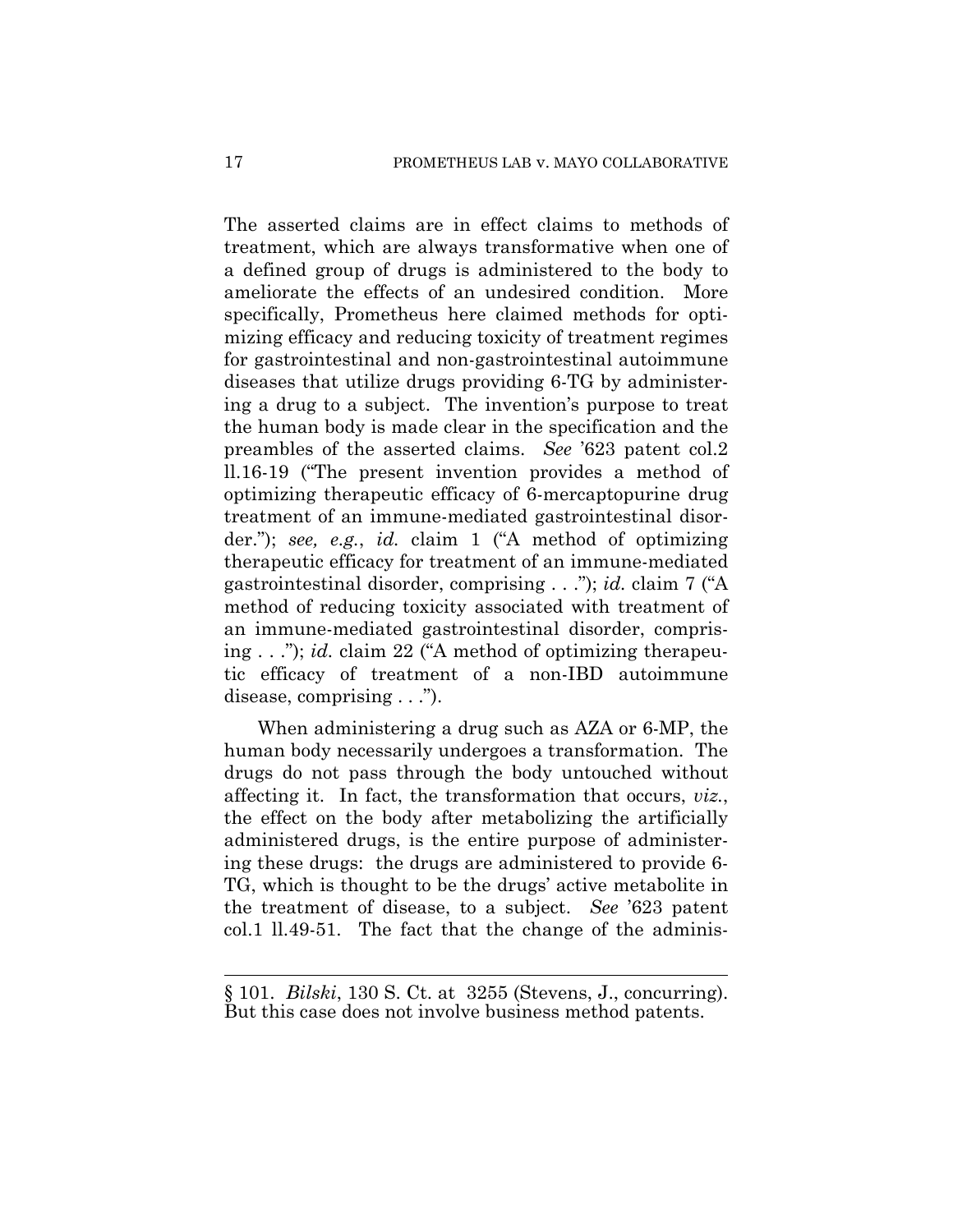tered drug into its metabolites relies on natural processes does not disqualify the administering step from the realm of patentability. As Prometheus points out, quite literally every transformation of physical matter can be described as occurring according to natural processes and natural law. Transformations operate by natural principles. The transformation here, however, is the result of the physical administration of a drug to a subject to transform—*i.e.*, treat—the subject, which is itself not a natural process. "It is virtually self-evident that a process for a chemical or physical transformation of *physical objects or substances* is patent-eligible subject matter." *Bilski*, 545 F.3d at 962. The administering step, therefore, is not merely datagathering but a significant transformative element of Prometheus's claimed methods of treatment that is "sufficiently definite to confine the patent monopoly within rather definite bounds." *Benson*, 409 U.S. at 70.

Not all of the asserted claims, however, contain the administering step. That omission, which occurs in claims 46 and 53 of the '623 patent, does not diminish the patentability of the claimed methods because we also hold that the determining step, which is present in each of the asserted claims, is transformative and central to the claimed methods. Determining the levels of 6-TG or 6-MMP in a subject necessarily involves a transformation. Some form of manipulation, such as the high pressure liquid chromatography method specified in several of the asserted dependent claims or some other modification of the substances to be measured, is necessary to extract the metabolites from a bodily sample and determine their concentration. As stated by Prometheus's expert, "at the end of the process, the human blood sample is no longer human blood; human tissue is no longer human tissue." Decl. of Dr. Yves Théorêt ¶ 6, *Prometheus Labs., Inc. v. Mayo Collaborative Servs.*, No. 04-CV-1200 (S.D. Cal.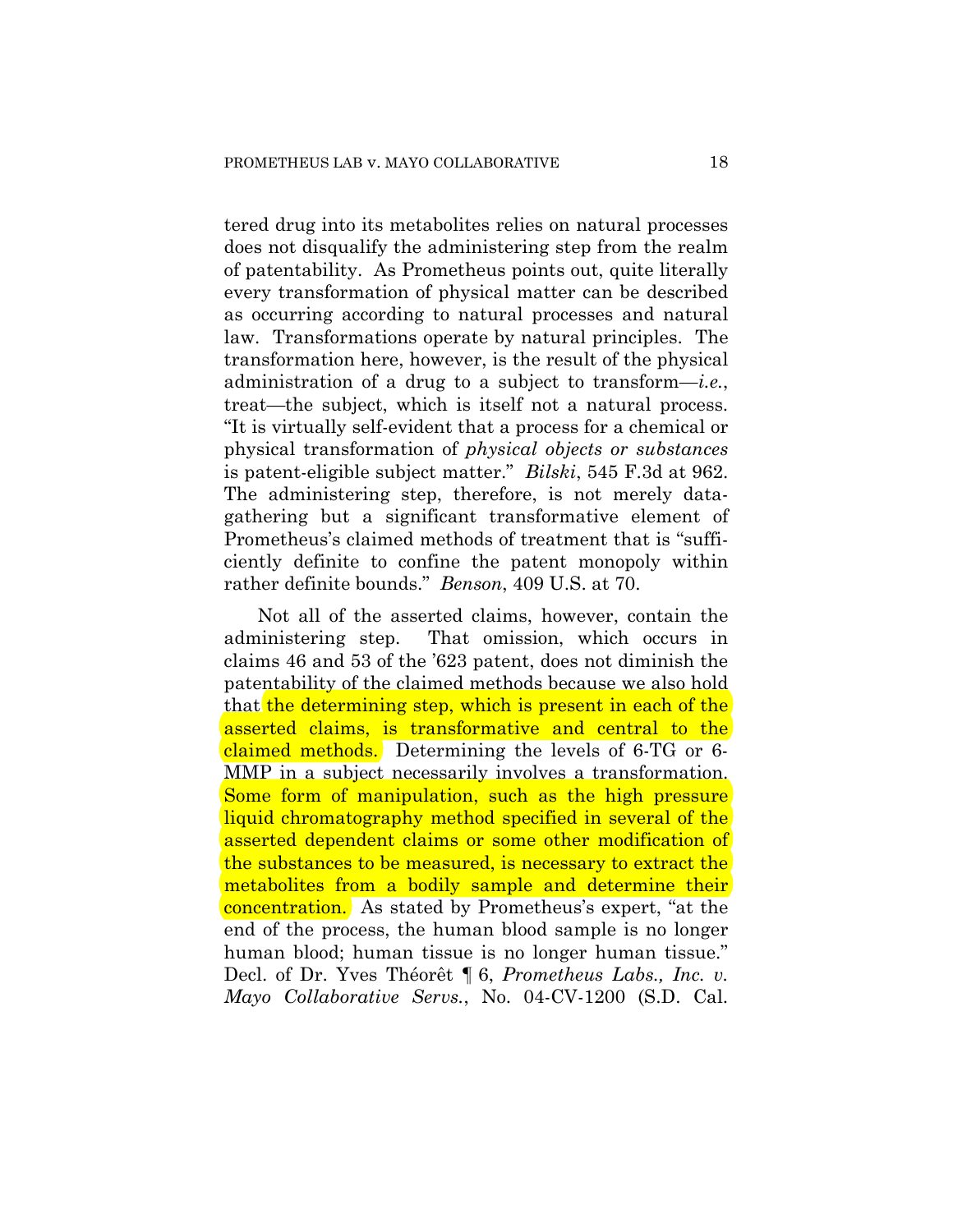Mar. 29, 2007) (Dkt. No. 528-3). That is clearly a transformation. In fact, Mayo does not dispute that determining metabolite levels in the clinical samples taken from patients is transformative, but argues that this transformation is merely a necessary data-gathering step for use of the correlations. On the contrary, this transformation is central to the purpose of the claims, since the determining step is, like the administering step, a significant part of the claimed method. Measuring the levels of 6-TG and 6-MMP is what enables possible adjustments to thiopurine drug dosage to be detected for optimizing efficacy or reducing toxicity during a course of treatment. The determining step, by working a chemical and physical transformation on physical substances, likewise sufficiently confines the patent monopoly, as required by the machine-or-transformation test.

A further requirement for patent-eligibility is ensuring that the involvement of the transformation in Prometheus's claimed process is "not merely insignificant extrasolution activity." *Flook*, 437 U.S. at 590. As made clear from the discussion above, the administering and determining steps are transformative and are central to the claims rather than merely insignificant extra-solution activity.

The crucial error the district court made in reaching the opposite conclusion was failing to recognize that the first two steps of the asserted claims are not merely datagathering steps. *See Invalidity Opinion*, 2008 WL 878910, at \*6 (finding that "the 'administering' and 'determining' steps are merely necessary data-gathering steps for any use of the correlations"). While it is true that the administering and determining steps gather useful data, it is also clear that the presence of those two steps in the claimed processes is not "merely" for the purpose of gathering data. Instead, the administering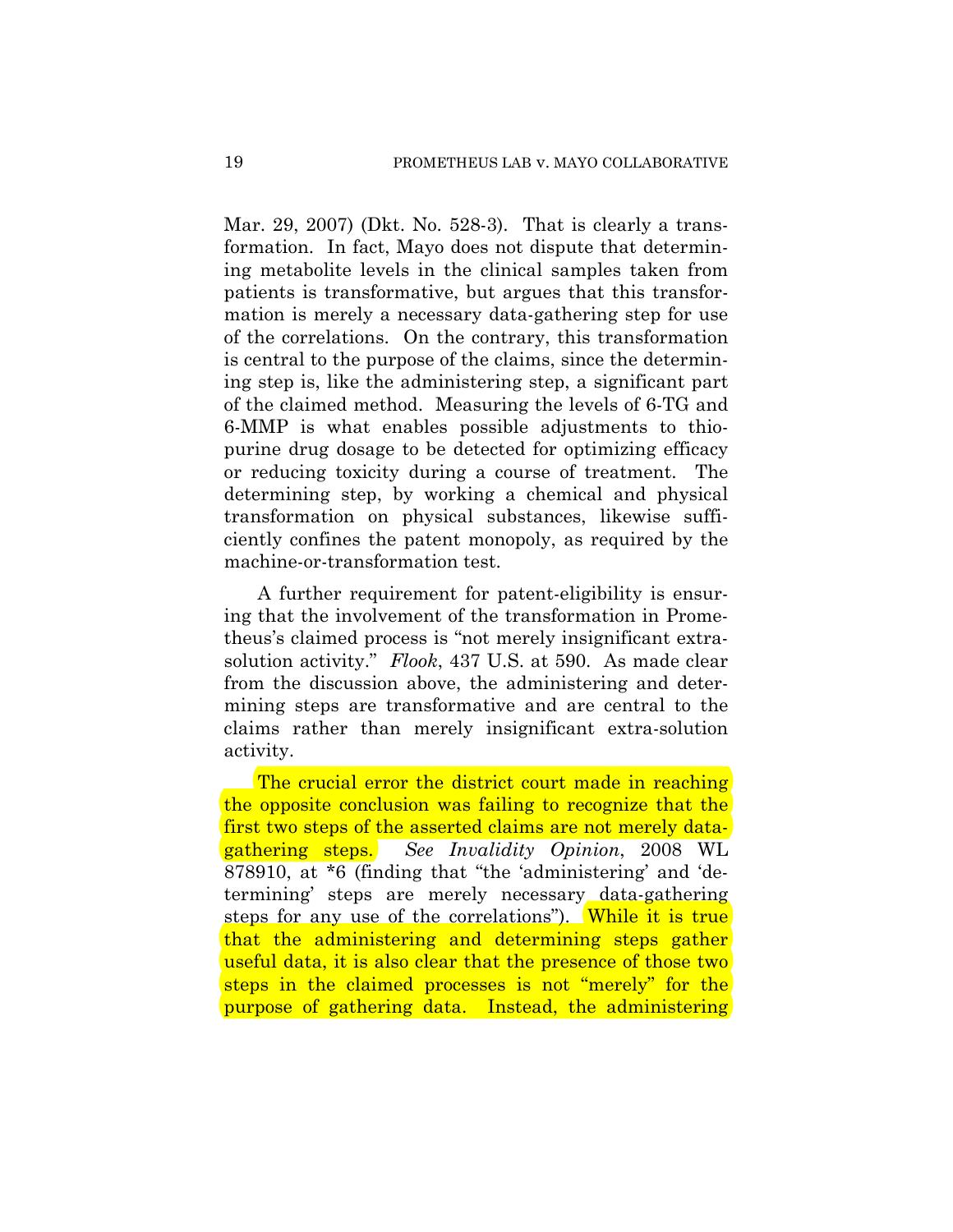and determining steps are part of a treatment protocol, and they are transformative. As explained above, the administering step provides thiopurine drugs for the purpose of treating disease, and the determining step measures the drugs' metabolite levels for the purpose of assessing the drugs' dosage during the course of treatment.

Given the integral involvement of the administering and determining steps in Prometheus's therapeutic methods, this case is easily distinguishable from prior cases that found asserted method claims to be unpatentable for claiming data-gathering steps and a fundamental principle. Perhaps the case that offers the closest comparison is *In re Grams*, 888 F.2d 835 (Fed. Cir. 1989), but the asserted claims found unpatentable in that case are readily distinguished from those in the instant action. In *Grams*, the applicant claimed a process that involved (1) performing a clinical test on individuals and (2) based on the data from that test, determining if an abnormality existed and determining possible causes of any abnormality by using an algorithm. We found that this process was not drawn to patentable subject matter because the essence of the claimed process was the mathematical algorithm, rather than any transformation of the tested individuals. 888 F.2d at 839-41. More specifically, the *Grams* process was unpatentable because "it was merely an algorithm combined with a data-gathering step," *i.e.*, performing a clinical test. *Bilski*, 545 F.3d at 963. The claims did not require the performing of clinical tests on individuals that were transformative—and thus rendering the entire process patentable subject matter—because the tests were just to "obtain data." *Grams*, 888 F.2d at 840. The patent and thus the court focused only on the algorithm rather than the clinical tests purported to be covered by the claims.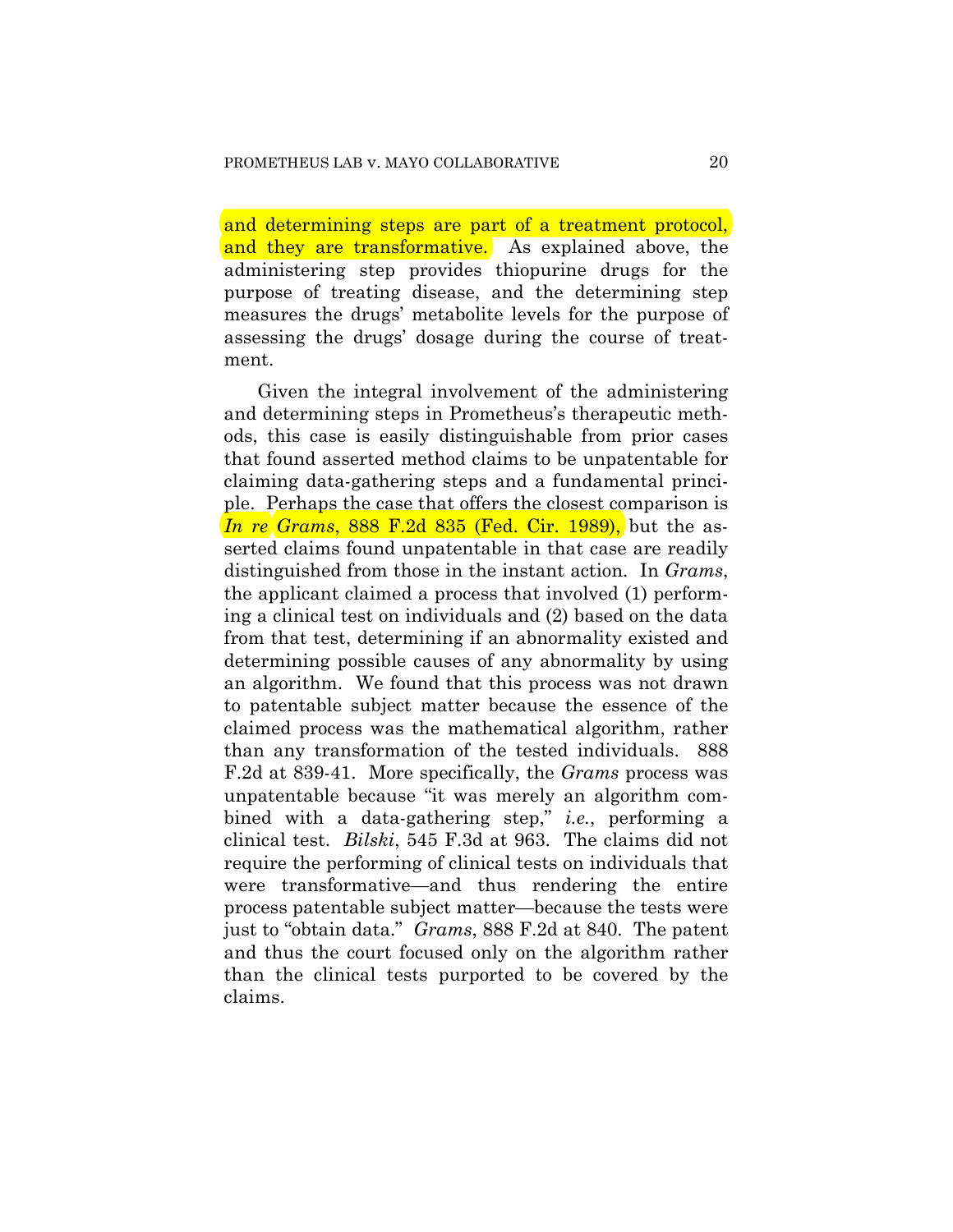Here, unlike the clinical test recited in *Grams*, the administering and determining steps in Prometheus's claimed methods are not "merely" data-gathering steps or "insignificant extra-solution activity"; they are part of treatment regimes for various diseases using thiopurine drugs. *See Bilski*, 545 F.3d at 963 (discussing *Grams*). As a result, the administering and determining steps are not insignificant extra-solution activity, and the claims are therefore not drawn merely to correlations between metabolite levels and toxicity or efficacy.

We agree with the district court that the final "wherein" clauses are mental steps and thus not patenteligible per se. However, although they alone are not patent-eligible, the claims are not simply to the mental steps. A subsequent mental step does not, by itself, negate the transformative nature of prior steps. Thus, when viewed in the proper context, the final step of providing a warning based on the results of the prior steps does not detract from the patentability of Prometheus's claimed methods as a whole. The data that the administering and determining steps provide for use in the mental steps are obtained by steps well within the realm of patentable subject matter; the addition of the mental steps to the claimed methods thus does not remove the prior two steps from that realm. No claim in the Prometheus patents claims only mental steps. Therefore, contrary to Mayo's assertions, a physician who only evaluates the result of the claimed methods, without carrying out the administering and/or determining steps that are present in all the claims, cannot infringe any claim that requires such steps.

This analysis is consistent with *In re Abele*, 684 F.2d 902 (CCPA 1982). In *Abele*, a method claim called for the use of X-ray attenuation data, which necessarily involved production, detection, and display with a CAT scan. The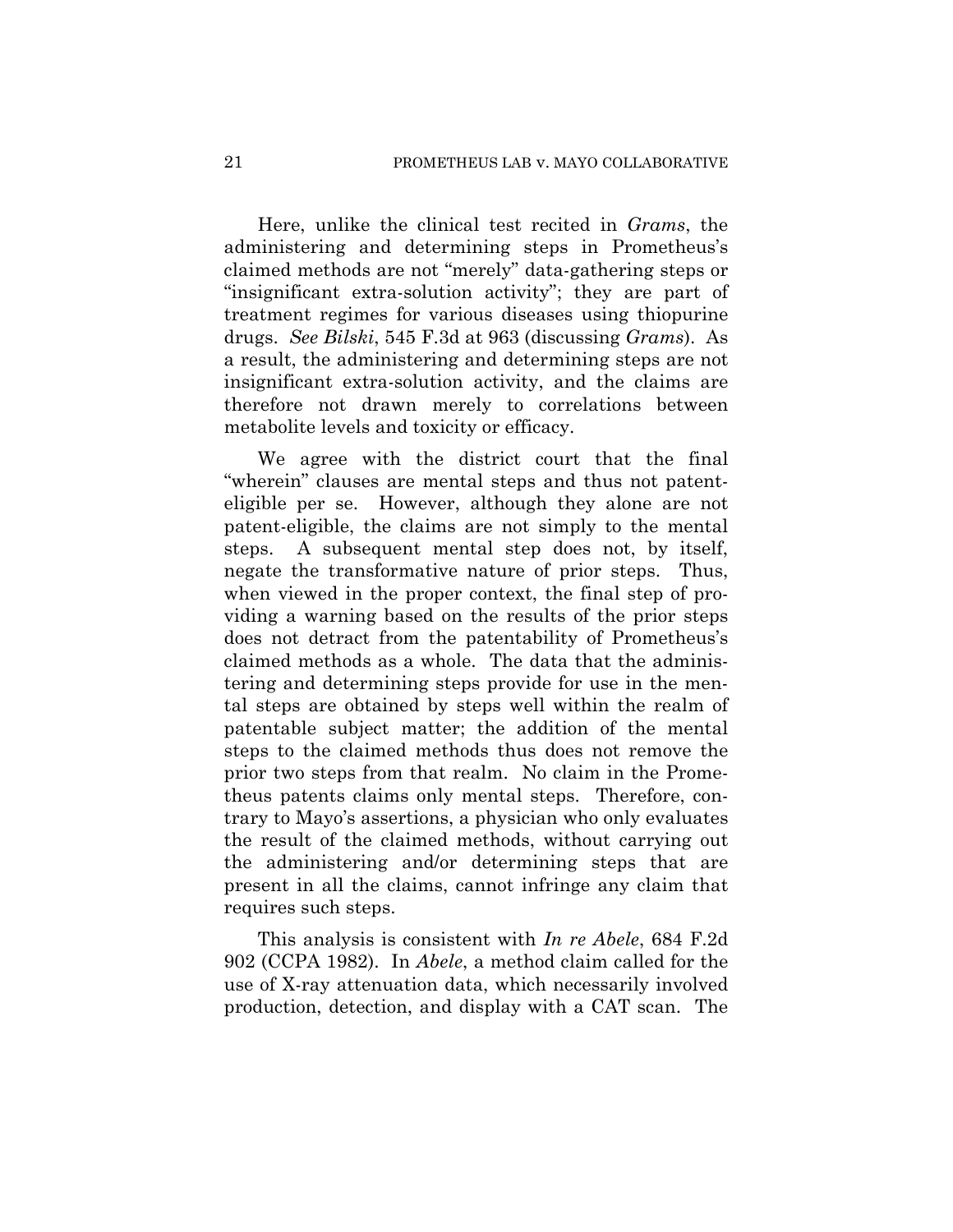method also called for use of an algorithm. We found that the claim was patentable because removal of the algorithm still left all the steps of a CAT scan in the claim; thus, the production and detection could not be considered "mere antecedent steps to obtain values for solving the algorithm. . . . We view the production, detection, and display steps as manifestly statutory subject matter, and are not swayed from this conclusion by the presence of an algorithm in the claimed method." *Id.* at 908. In the instant case, the presence of mental steps similarly does not detract from the patentability of the administering and determining steps.

As we explained in *Bilski*,

[I]t is inappropriate to determine the patent eligibility of a claim as a whole based on whether selected limitations constitute patent-eligible subject matter. After all, even though a fundamental principle itself is not patent-eligible, processes incorporating a fundamental principle may be patent-eligible. Thus, it is irrelevant that any individual step or limitation of such processes by itself would be unpatentable under § 101.

545 F.3d at 958 (citations omitted). Such is the case here. Although the wherein clauses describe the mental processes used to determine the need to change the dosage levels of the drugs, each asserted claim as a whole is drawn to patentable subject matter. Although a physician is not required to make any upward or downward adjustment in dosage during the "warning" step, the prior steps provide useful information for possible dosage adjustments to the method of treatment using thiopurine drugs for a particular subject. Viewing the treatment methods as a whole, Prometheus has claimed therapeutic methods that determine the optimal dosage level for a